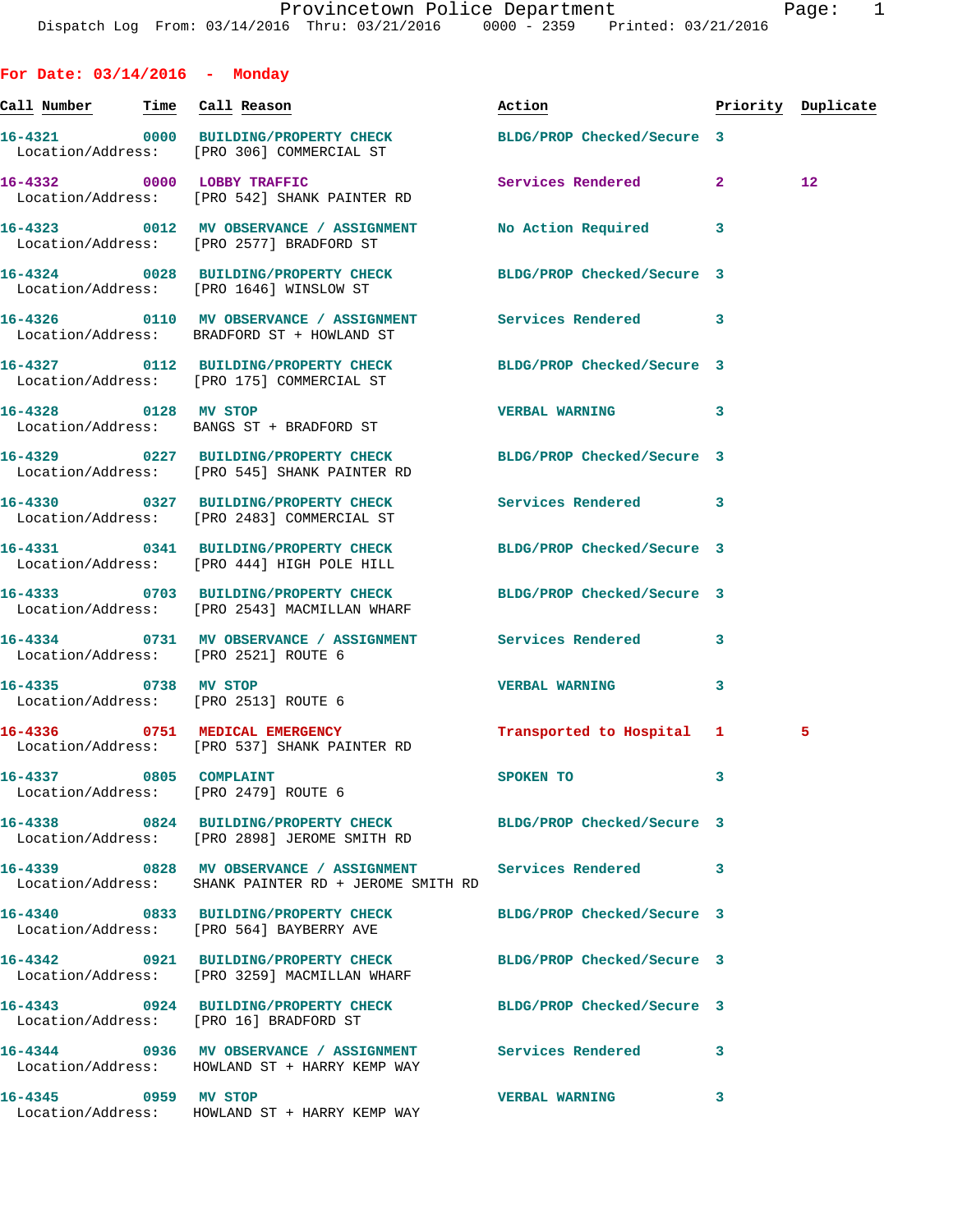|                                       | Provincetown Police Department The Page: 2<br>Dispatch Log From: 03/14/2016 Thru: 03/21/2016 0000 - 2359 Printed: 03/21/2016 |                            |              |
|---------------------------------------|------------------------------------------------------------------------------------------------------------------------------|----------------------------|--------------|
|                                       | 16-4346 1044 PARK, WALK & TALK Services Rendered 2<br>Location: [PRO 3431] LOPES SQUARE                                      |                            |              |
|                                       | 16-4347 1058 BUILDING/PROPERTY CHECK BLDG/PROP Checked/Secure 3<br>Location/Address: [PRO 3033] COMMERCIAL ST                |                            |              |
|                                       | 16-4348 1101 BUILDING/PROPERTY CHECK BLDG/PROP Checked/Secure 3<br>Location/Address: [PRO 204] COMMERCIAL ST                 |                            |              |
|                                       | 16-4349 1137 BUILDING/PROPERTY CHECK Services Rendered 3<br>Location/Address: [PRO 2483] COMMERCIAL ST                       |                            |              |
| Location/Address: [PRO 2513] ROUTE 6  | 16-4350 1149 MV OBSERVANCE / ASSIGNMENT Services Rendered 3                                                                  |                            |              |
| Location/Address: [PRO 512] PRINCE ST | 16-4351 1154 BUILDING/PROPERTY CHECK BLDG/PROP Checked/Secure 3                                                              |                            |              |
|                                       | 16-4352 1200 MV STOP<br>Location/Address: [PRO 2513] ROUTE 6                                                                 | <b>VERBAL WARNING 3</b>    |              |
|                                       | 16-4353 1221 BUILDING/PROPERTY CHECK BLDG/PROP Checked/Secure 3<br>Location/Address: [PRO 1780] JOHNSON ST                   |                            |              |
|                                       | 16-4354 1232 LOST/FOUND PROPERTY Services Rendered 3<br>Location/Address: [PRO 542] SHANK PAINTER RD                         |                            |              |
|                                       | 16-4355 1235 MV OBSERVANCE / ASSIGNMENT Services Rendered 3<br>Location/Address: [PRO 2380] CREEK HILL RD + BRADFORD ST EXT  |                            |              |
| Location/Address: RACE POINT RD       | 16-4356 1308 MEDICAL EMERGENCY 1 Transported to Hospital 1                                                                   |                            |              |
|                                       | 16-4358 1342 ASSIST CITIZEN<br>Location/Address: [PRO 1237] MILLER HILL RD                                                   | Services Rendered          | 3            |
|                                       | 16-4359 1351 DISTURBANCE/PAST OCCURED SPOKEN TO<br>Location/Address: [PRO 537] SHANK PAINTER RD                              |                            | 1            |
|                                       | 16-4360 1403 FOLLOW UP<br>Location/Address: [PRO 542] SHANK PAINTER RD                                                       | <b>SPOKEN TO</b>           | $\mathbf{2}$ |
|                                       | 16-4361 1516 PARK, WALK & TALK<br>Location/Address: [PRO 105] COMMERCIAL ST                                                  | Services Rendered          | 2            |
| 16-4362 1534 DISORDERLY               | Location/Address: [PRO 221] COMMERCIAL ST                                                                                    | Peace Restored             | $\mathbf{2}$ |
|                                       | 16-4363 1617 BUILDING/PROPERTY CHECK<br>Location/Address: [PRO 3033] COMMERCIAL ST                                           | BLDG/PROP Checked/Secure 3 |              |
| 16-4364 1638 TTY TEST CALL            | Location/Address: [PRO 542] SHANK PAINTER RD                                                                                 | Services Rendered 1        |              |
| Location/Address: BRADFORD ST         | 16-4365 1722 MV OBSERVANCE / ASSIGNMENT Services Rendered                                                                    |                            | 3            |
|                                       | 16-4366 1825 BUILDING/PROPERTY CHECK BLDG/PROP Checked/Secure 3<br>Location/Address: [PRO 519] RACE POINT RD                 |                            |              |
|                                       |                                                                                                                              | BLDG/PROP Checked/Secure 3 |              |
| 16-4368 1832 VERBAL SPEED             | Location/Address: HOWLAND ST + BRADFORD ST                                                                                   | <b>VERBAL WARNING</b>      | 3            |
|                                       | 16-4369 1908 DISORDERLY<br>Location/Address: [PRO 2605] COMMERCIAL ST                                                        | Services Rendered          | $\mathbf{2}$ |
| 16-4370 1913 BAR CHECK                |                                                                                                                              | Services Rendered          | $\mathbf{2}$ |

Location/Address: [PRO 3443] COMMERCIAL ST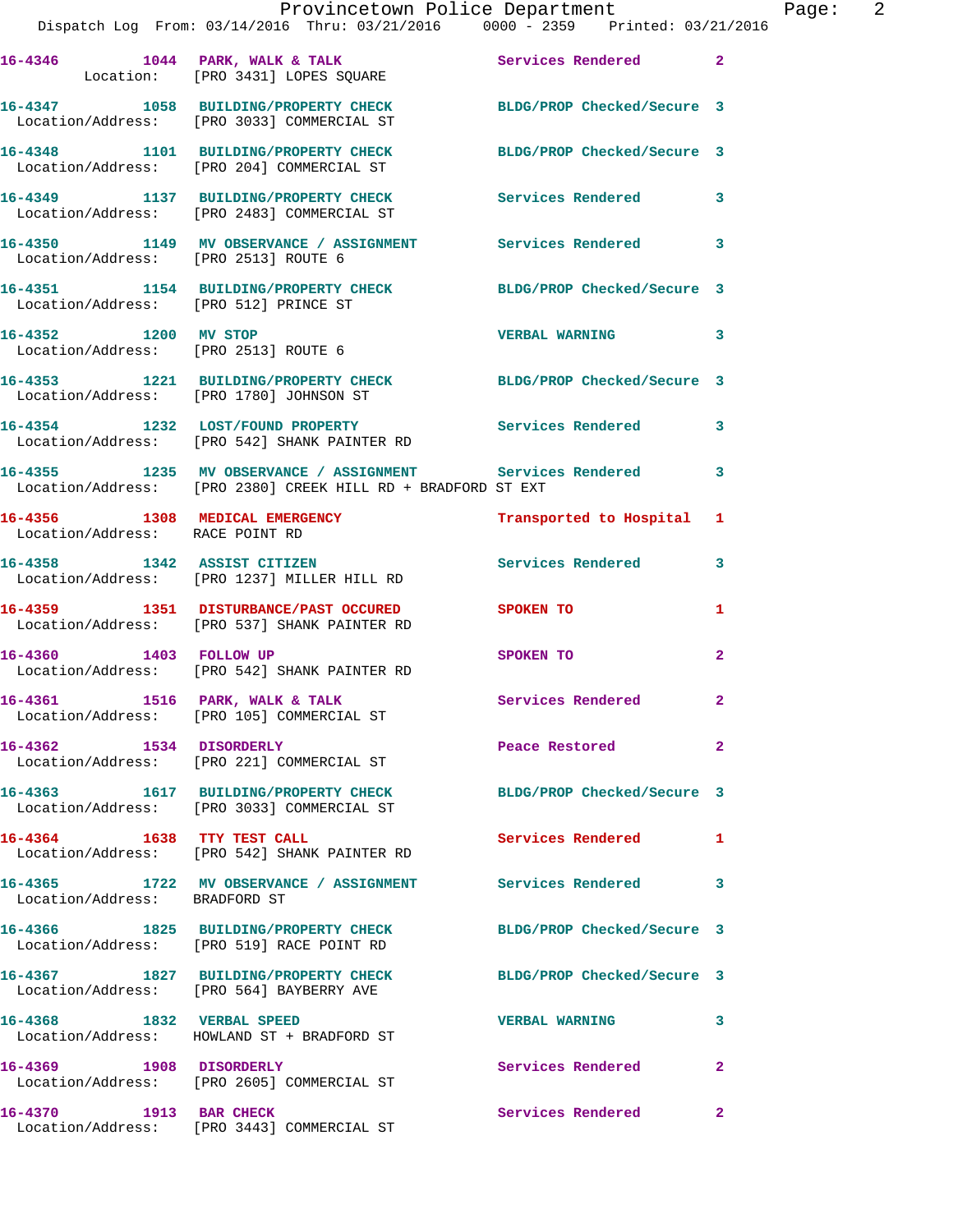|                                  |      | Location/Address: [PRO 530] SHANK PAINTER RD                                       | BLDG/PROP Checked/Secure 3 |  |
|----------------------------------|------|------------------------------------------------------------------------------------|----------------------------|--|
| 16-4373                          | 2130 | BUILDING/PROPERTY CHECK<br>Location/Address: [PRO 175] COMMERCIAL ST               | BLDG/PROP Checked/Secure 3 |  |
| 16-4374                          |      | 2147 BUILDING/PROPERTY CHECK<br>Location/Address: [PRO 3259] MACMILLAN WHARF       | BLDG/PROP Checked/Secure 3 |  |
| 16-4375 2147                     |      | BUILDING/PROPERTY CHECK<br>Location/Address: [PRO 182] COMMERCIAL ST               | BLDG/PROP Checked/Secure 3 |  |
|                                  |      | 16-4377 2357 BUILDING/PROPERTY CHECK<br>Location/Address: [PRO 444] HIGH POLE HILL | BLDG/PROP Checked/Secure 3 |  |
| For Date: $03/15/2016$ - Tuesday |      |                                                                                    |                            |  |

| 16-4376 0000 LOBBY TRAFFIC                         | Location/Address: [PRO 542] SHANK PAINTER RD                                                                     | Services Rendered 2        |                | 13 <sub>1</sub> |
|----------------------------------------------------|------------------------------------------------------------------------------------------------------------------|----------------------------|----------------|-----------------|
|                                                    | 16-4378 0002 BUILDING/PROPERTY CHECK BLDG/PROP Checked/Secure 3<br>Location/Address: [PRO 1778] SHANK PAINTER RD |                            |                |                 |
|                                                    | 16-4379 0004 MV OBSERVANCE / ASSIGNMENT Services Rendered 3<br>Location/Address: [PRO 1867] SHANK PAINTER RD     |                            |                |                 |
| 16-4380 0008 MV STOP<br>Refer To Summons: 16-36-AR | Location/Address: [PRO 3443] COMMERCIAL ST                                                                       | Citation/Warning Issued 3  |                |                 |
|                                                    | 16-4381 0109 BUILDING/PROPERTY CHECK BLDG/PROP Checked/Secure 3<br>Location/Address: [PRO 3004] BRADFORD ST      |                            |                |                 |
|                                                    | 16-4382 0111 MV OBSERVANCE / ASSIGNMENT Services Rendered 3<br>Location/Address: BRADFORD ST + RYDER ST          |                            |                |                 |
| Location/Address: [PRO 521] ROUTE 6                | 16-4383 0122 MV OBSERVANCE / ASSIGNMENT Services Rendered 3                                                      |                            |                |                 |
|                                                    | 16-4384 0224 BUILDING/PROPERTY CHECK BLDG/PROP Checked/Secure 3<br>Location/Address: [PRO 564] BAYBERRY AVE      |                            |                |                 |
|                                                    | 16-4385 0507 BUILDING/PROPERTY CHECK<br>Location/Address: [PRO 530] SHANK PAINTER RD                             | BLDG/PROP Checked/Secure 3 |                |                 |
| Location/Address: [PRO 2518] ROUTE 6               | 16-4386 6533 MV OBSERVANCE / ASSIGNMENT Services Rendered 3                                                      |                            |                |                 |
|                                                    | 16-4387 0536 BUILDING/PROPERTY CHECK<br>Location/Address: [PRO 1638] COMMERCIAL ST                               | BLDG/PROP Checked/Secure 3 |                |                 |
|                                                    | 16-4388 0616 BUILDING/PROPERTY CHECK<br>Location/Address: [PRO 1638] COMMERCIAL ST                               | BLDG/PROP Checked/Secure 3 |                |                 |
| Location/Address: [PRO 571] ALDEN ST               | 16-4390 0748 BUILDING/PROPERTY CHECK                                                                             | BLDG/PROP Checked/Secure 3 |                |                 |
|                                                    | 16-4389 0749 BUILDING/PROPERTY CHECK<br>Location/Address: [PRO 2194] COMMERCIAL ST                               | BLDG/PROP Checked/Secure 3 |                |                 |
| 16-4391 0804 SCHOOL                                | Location/Address: [PRO 569] WINSLOW ST                                                                           | <b>Services Rendered</b>   | 3              |                 |
|                                                    | 16-4392 0836 PARK, WALK & TALK<br>Location/Address: [PRO 105] COMMERCIAL ST                                      | Services Rendered          | $\overline{2}$ |                 |
|                                                    | 16-4393 0905 BUILDING/PROPERTY CHECK                                                                             | Services Rendered          | 3              |                 |

Location/Address: [PRO 94] BRADFORD ST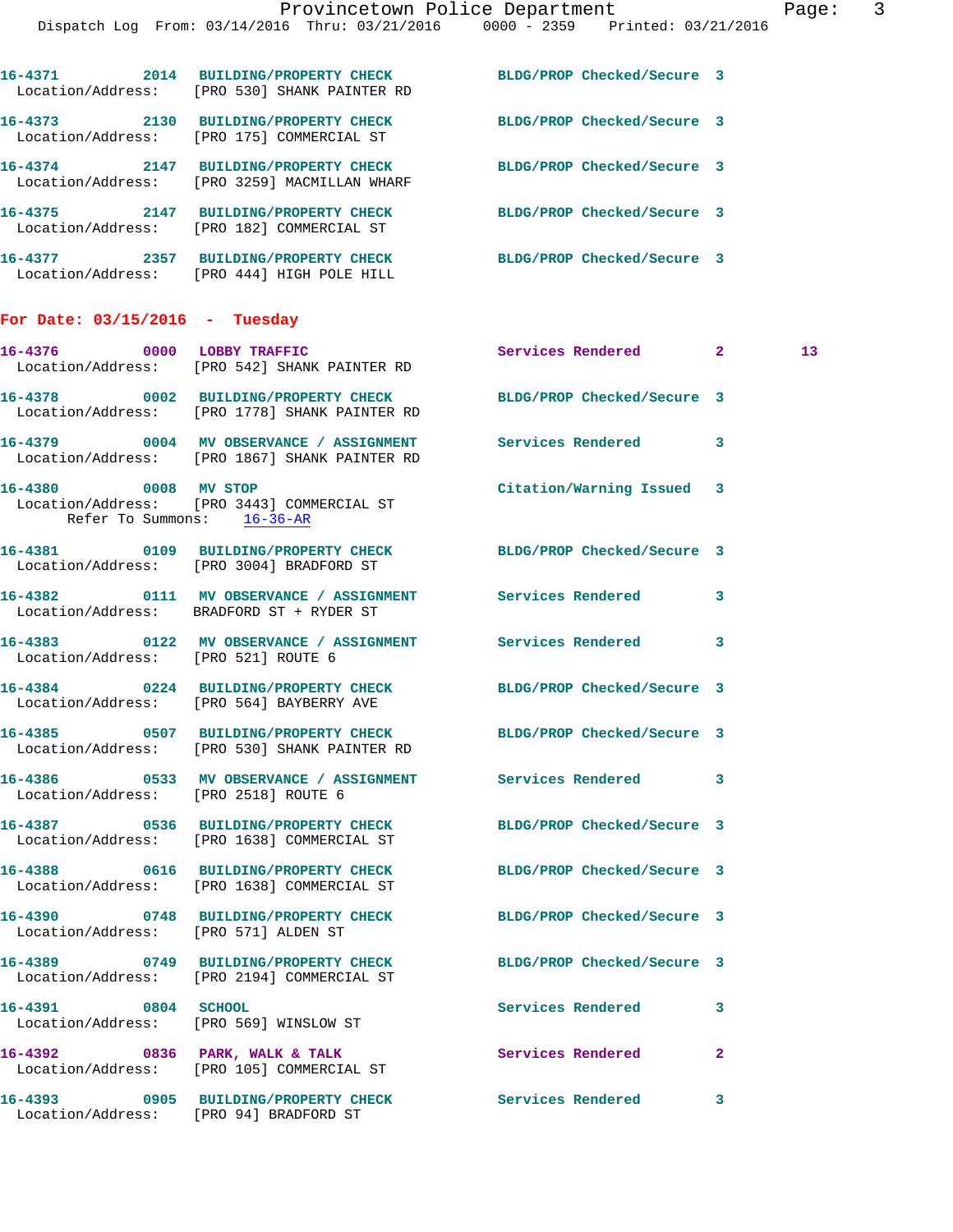|                                                              | 16-4394 0918 BUILDING/PROPERTY CHECK<br>Location/Address: [PRO 3259] MACMILLAN WHARF     | Services Rendered 3                                    |                            |
|--------------------------------------------------------------|------------------------------------------------------------------------------------------|--------------------------------------------------------|----------------------------|
| Location/Address: [PRO 94] BRADFORD ST                       | 16-4395 		 0945 MV OBSERVANCE / ASSIGNMENT Services Rendered                             |                                                        | $\mathbf{3}$               |
|                                                              | 16-4396 0957 ANIMAL CALL/LOOSE DOG<br>Location/Address: [PRO 1564] CONWELL ST            | Could Not Locate                                       | $\overline{a}$             |
|                                                              | 16-4397 1013 FUNERAL PROCESSION<br>Location/Address: [PRO 1645] HARRY KEMP WAY           | Services Rendered                                      | $\mathbf{2}$               |
|                                                              | 16-4398 1043 MV OBSERVANCE / ASSIGNMENT<br>Location/Address: HOWLAND ST + HARRY KEMP WAY | <b>Services Rendered</b><br>$\overline{\phantom{a}}$ 3 |                            |
|                                                              | 16-4399 1045 BUILDING/PROPERTY CHECK<br>Location/Address: [PRO 3317] CEMETERY RD         | BLDG/PROP Checked/Secure 3                             |                            |
|                                                              | 16-4400 1045 BUILDING/PROPERTY CHECK<br>Location/Address: [PRO 3318] CEMETERY RD         | BLDG/PROP Checked/Secure 3                             |                            |
|                                                              | 16-4401 1050 FOLLOW UP LOOSE DOG<br>Location/Address: [PRO 2426] COMMERCIAL ST           | Services Rendered 2                                    |                            |
|                                                              | 16-4402 1051 PARK, WALK & TALK<br>Location/Address: [PRO 306] COMMERCIAL ST              | Services Rendered 2                                    |                            |
|                                                              | 16-4403 1107 BUILDING/PROPERTY CHECK<br>Location/Address: [PRO 3033] COMMERCIAL ST       | BLDG/PROP Checked/Secure 3                             |                            |
| 16-4404 1118 ALARM - FIRE<br>Location/Address: COMMERCIAL ST |                                                                                          | False Alarm                                            | 1                          |
|                                                              | 16-4406 1145 PET PANTRY<br>Location/Address: [PRO 3296] SHANK PAINTER RD                 | Services Rendered                                      | $\mathbf{2}$               |
|                                                              | 16-4407 1151 BUILDING/PROPERTY CHECK<br>Location/Address: [PRO 2483] COMMERCIAL ST       | BLDG/PROP Checked/Secure 3                             |                            |
|                                                              | 16-4408 1154 PARKING VIOLATION<br>Location/Address: [PRO 210] COMMERCIAL ST              | Citation/Warning Issued 3                              |                            |
| 16-4409 1203 MV STOP<br>Location/Address: [PRO 2519] ROUTE 6 |                                                                                          | <b>VERBAL WARNING</b>                                  | 3                          |
| 16-4410 1209 MV STOP<br>Location/Address: SHANK PAINTER RD   |                                                                                          | <b>VERBAL WARNING</b>                                  | 3                          |
| 16-4412 1234 PARK, WALK & TALK                               | Location/Address: [PRO 516] RACE POINT RD                                                | Services Rendered                                      | $\overline{\phantom{0}}$ 2 |
|                                                              | 16-4411 1256 BUILDING/PROPERTY CHECK<br>Location/Address: [PRO 447] JEROME SMITH RD      | BLDG/PROP Checked/Secure 3                             |                            |
|                                                              | 16-4413 1302 BUILDING/PROPERTY CHECK<br>Location/Address: [PRO 2898] JEROME SMITH RD     | <b>Services Rendered</b>                               | $\mathbf{3}$               |
| Location/Address: [PRO 2521] ROUTE 6                         | 16-4414 1307 MV OBSERVANCE / ASSIGNMENT Services Rendered                                |                                                        | $\mathbf{3}$               |
| 16-4415 1358 MV STOP<br>Location/Address: [PRO 2479] ROUTE 6 |                                                                                          | <b>VERBAL WARNING</b>                                  | $\mathbf{3}$               |
|                                                              | 16-4416 1405 PARKING VIOLATION<br>Location/Address: [PRO 2174] COMMERCIAL ST             | Citation/Warning Issued 3                              |                            |
|                                                              | 16-4417 1417 BUILDING/PROPERTY CHECK<br>Location/Address: [PRO 564] BAYBERRY AVE         | BLDG/PROP Checked/Secure 3                             |                            |
| Location/Address: [PRO 3287] ROUTE 6                         | 16-4418 1435 BUILDING/PROPERTY CHECK                                                     | BLDG/PROP Checked/Secure 3                             |                            |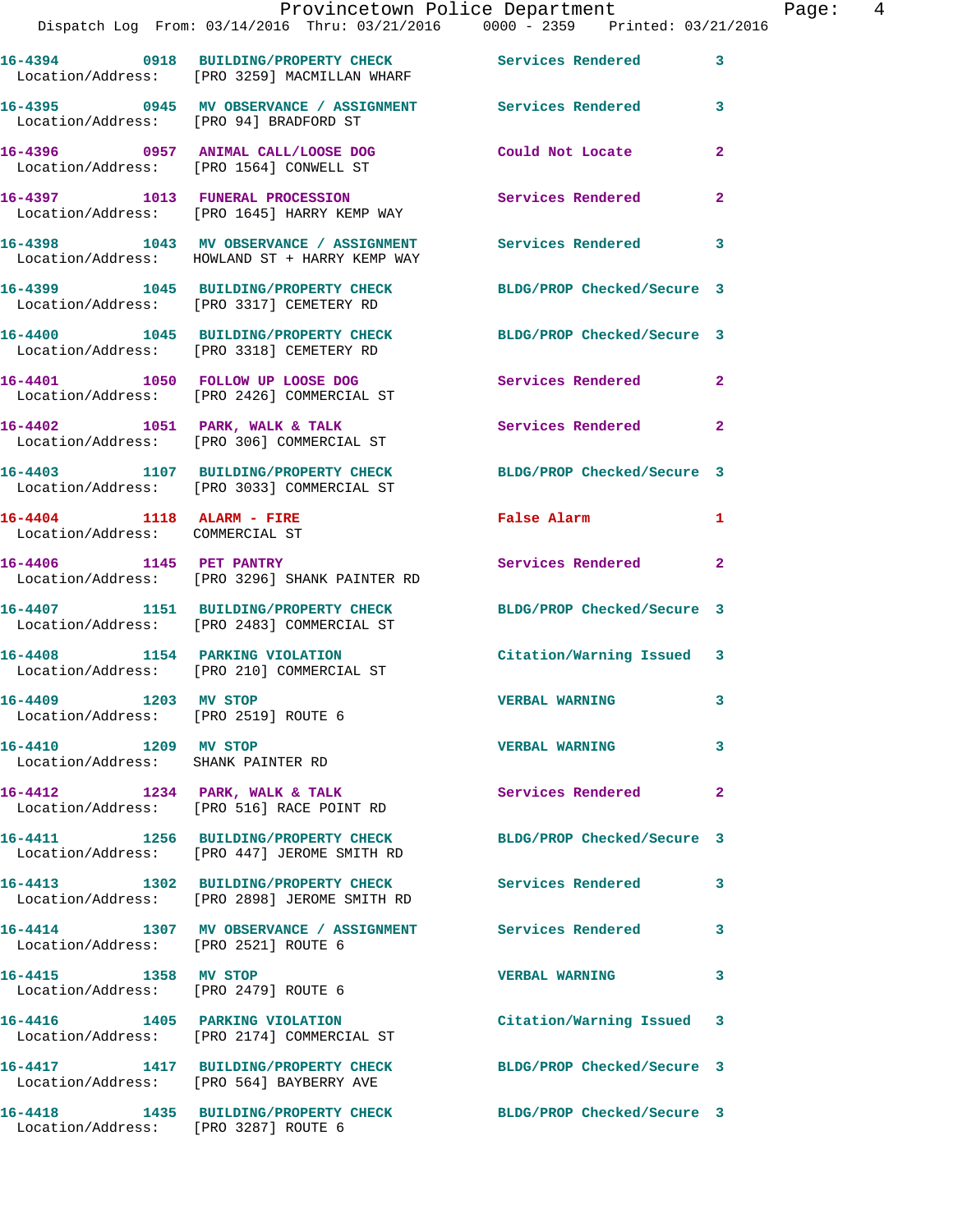| 16-4419 1452 AT SCHOOL<br>Location/Address: [PRO 569] WINSLOW ST       |                                                                                        | Services Rendered          | $\overline{\mathbf{3}}$    |
|------------------------------------------------------------------------|----------------------------------------------------------------------------------------|----------------------------|----------------------------|
| 16-4420 1510 WELL-BEING CHECK<br>Location/Address: [PRO 1269] ALDEN ST |                                                                                        | <b>Services Rendered</b>   | 3                          |
|                                                                        | 16-4421 1521 PARK, WALK & TALK<br>Location/Address: [PRO 3259] MACMILLAN WHARF         | Services Rendered          | $\overline{2}$             |
|                                                                        | 16-4422 1615 MV OBSERVANCE / ASSIGNMENT<br>Location/Address: [PRO 525] COMMERCIAL ST   | Services Rendered          | 3                          |
|                                                                        | 16-4423 1642 BUILDING/PROPERTY CHECK<br>Location/Address: [PRO 2483] COMMERCIAL ST     | BLDG/PROP Checked/Secure 3 |                            |
|                                                                        | 16-4424 1651 MV OBSERVANCE / ASSIGNMENT<br>Location/Address: [PRO 106] COMMERCIAL ST   | Services Rendered          | 3                          |
|                                                                        | 16-4425 1654 BUILDING/PROPERTY CHECK<br>Location/Address: [PRO 433] RYDER ST EXT       | Services Rendered          | 3                          |
| 16-4426 1727 VERBAL SPEED                                              | Location/Address: PILGRIM HEIGHTS RD + BRADFORD ST EXT                                 | <b>VERBAL WARNING</b>      | 3                          |
| Location/Address: [PRO 1859] ROUTE 6                                   | 16-4427 1730 BUILDING/PROPERTY CHECK BLDG/PROP Checked/Secure 3                        |                            |                            |
|                                                                        | 16-4428 1750 VERBAL HEADLIGHT<br>Location/Address: WINSLOW ST + JEROME SMITH RD        | <b>VERBAL WARNING</b>      | 3                          |
| 16-4429 1801 MINOR MVA/PAST                                            | Location/Address: [PRO 3193] COMMERCIAL ST                                             | Services Rendered          | $\mathbf{1}$               |
| Location/Address: [PRO 446] HOWLAND ST                                 | 16-4430 1829 BUILDING/PROPERTY CHECK                                                   | BLDG/PROP Checked/Secure 3 |                            |
|                                                                        | 16-4431 1953 BUILDING/PROPERTY CHECK<br>Location/Address: [PRO 75] CAPTAIN BERTIES WAY | BLDG/PROP Checked/Secure 3 |                            |
| 16-4432                                                                | 1953 BUILDING/PROPERTY CHECK<br>Location/Address: [PRO 564] BAYBERRY AVE               | Services Rendered 3        |                            |
|                                                                        | 16-4433 2004 BUILDING/PROPERTY CHECK<br>Location/Address: [PRO 99] COMMERCIAL ST       | BLDG/PROP Checked/Secure 3 |                            |
| Location/Address: [PRO 16] BRADFORD ST                                 | 16-4434 2015 BUILDING/PROPERTY CHECK                                                   | BLDG/PROP Checked/Secure 3 |                            |
|                                                                        | 16-4435 2028 BUILDING/PROPERTY CHECK<br>Location/Address: [PRO 516] RACE POINT RD      | BLDG/PROP Checked/Secure 3 |                            |
|                                                                        | Location/Address: [PRO 1989] COMMERCIAL ST                                             | BLDG/PROP Checked/Secure 3 |                            |
|                                                                        | 16-4437 2216 BUILDING/PROPERTY CHECK<br>Location/Address: [PRO 3609] COMMERCIAL ST     | BLDG/PROP Checked/Secure 3 |                            |
|                                                                        | 16-4438 2346 BUILDING/PROPERTY CHECK<br>Location/Address: [PRO 3033] COMMERCIAL ST     | BLDG/PROP Checked/Secure 3 |                            |
| Location/Address: [PRO 16] BRADFORD ST                                 | 16-4439 2351 BUILDING/PROPERTY CHECK                                                   | BLDG/PROP Checked/Secure 3 |                            |
| For Date: $03/16/2016$ - Wednesday                                     |                                                                                        |                            |                            |
| Location/Address: [PRO 2513] ROUTE 6                                   | 16-4440 0001 MV OBSERVANCE / ASSIGNMENT                                                | <b>Services Rendered</b>   | $\overline{\phantom{a}}$ 3 |

**16-4441 0004 BURGLAR ALARM False Alarm 1**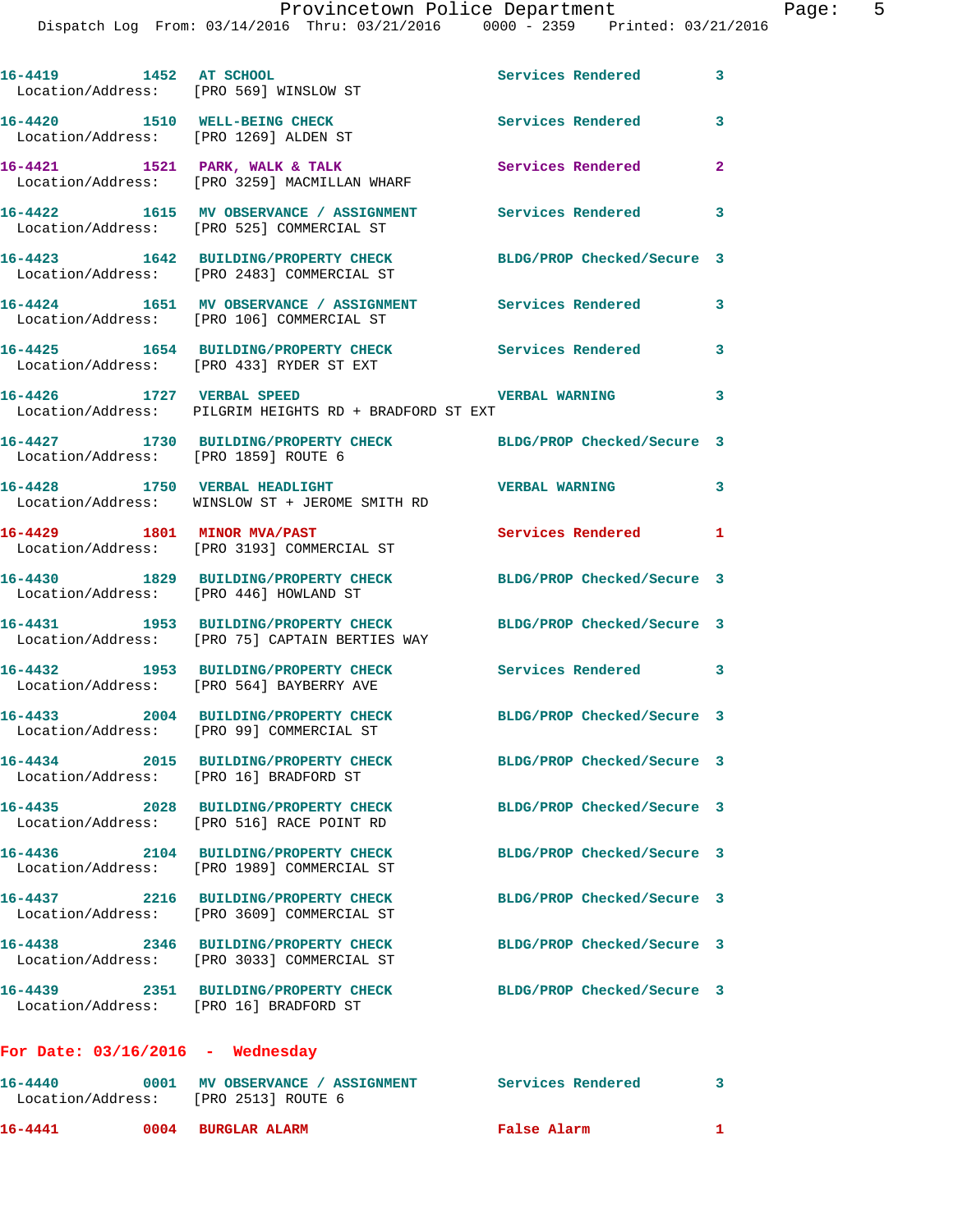|                                        | Provincetown Police Department<br>Dispatch Log From: 03/14/2016 Thru: 03/21/2016 0000 - 2359 Printed: 03/21/2016 |                            |              | Page: 6 |  |
|----------------------------------------|------------------------------------------------------------------------------------------------------------------|----------------------------|--------------|---------|--|
|                                        | Location/Address: [PRO 43] BRADFORD ST                                                                           |                            |              |         |  |
|                                        | 16-4442 0030 911 TEST CALLS<br>Location/Address: [PRO 542] SHANK PAINTER RD                                      | Services Rendered 1        |              |         |  |
|                                        | 16-4443 0055 LOBBY TRAFFIC<br>Location/Address: [PRO 542] SHANK PAINTER RD                                       | Services Rendered 2        |              | 20      |  |
| Location/Address: [PRO 94] BRADFORD ST | 16-4444 0103 MV OBSERVANCE / ASSIGNMENT Services Rendered 3                                                      |                            |              |         |  |
|                                        | 16-4445 0106 BUILDING/PROPERTY CHECK<br>Location/Address: [PRO 2543] MACMILLAN WHARF                             | BLDG/PROP Checked/Secure 3 |              |         |  |
| Location/Address: [PRO 521] ROUTE 6    | 16-4446 0128 MV OBSERVANCE / ASSIGNMENT Services Rendered 3                                                      |                            |              |         |  |
|                                        | 16-4447 0141 BUILDING/PROPERTY CHECK<br>Location/Address: [PRO 440] HARRY KEMP WAY                               | BLDG/PROP Checked/Secure 3 |              |         |  |
|                                        | 16-4448 0216 BUILDING/PROPERTY CHECK BLDG/PROP Checked/Secure 3<br>Location/Address: [PRO 545] SHANK PAINTER RD  |                            |              |         |  |
|                                        | 16-4449 0220 BUILDING/PROPERTY CHECK<br>Location/Address: [PRO 444] HIGH POLE HILL                               | BLDG/PROP Checked/Secure 3 |              |         |  |
|                                        | 16-4450 0513 BUILDING/PROPERTY CHECK BLDG/PROP Checked/Secure 3<br>Location/Address: [PRO 1638] COMMERCIAL ST    |                            |              |         |  |
| Location/Address: ROUTE 6              | 16-4451 0519 MV OBSERVANCE / ASSIGNMENT Services Rendered 3                                                      |                            |              |         |  |
|                                        | 16-4452 0613 BUILDING/PROPERTY CHECK BLDG/PROP Checked/Secure 3<br>Location/Address: [PRO 564] BAYBERRY AVE      |                            |              |         |  |
|                                        | 16-4453 0741 ANIMAL CALL<br>Location/Address: [PRO 3053] WEST VINE ST                                            | Services Rendered 2        |              |         |  |
| 16-4454 0813 ASSIST CITIZEN            | Location/Address: [PRO 1158] WINSLOW ST                                                                          | Services Rendered          | 3            |         |  |
| 16-4455 0816 AT THE SCHOOL             | Location/Address: [PRO 569] WINSLOW ST                                                                           | Services Rendered 3        |              |         |  |
| 16-4456 0818 MV ACCIDENT               | Location/Address: [PRO 2520] PRINCE ST                                                                           | Vehicle Towed Towe         | $\mathbf{1}$ |         |  |
|                                        | 16-4457 0825 COURT<br>Location: [PRO 3705] ORLEANS DISTRICT COURT                                                | No Action Required 3       |              |         |  |
|                                        | 16-4458 0904 BUILDING/PROPERTY CHECK<br>Location/Address: [PRO 2500] COMMERCIAL ST                               | BLDG/PROP Checked/Secure 3 |              |         |  |
|                                        | 16-4459 0905 ALARM - FIRE<br>Location/Address: [PRO 3321] COMMERCIAL ST                                          | <b>False Alarm</b>         | 1            |         |  |
| 16-4460 0918 ALARM - WORK              | Location/Address: [PRO 341] COMMERCIAL ST                                                                        | Services Rendered 1        |              |         |  |
|                                        | 16-4461 0947 ALARM - FIRE/WORK<br>Location/Address: [PRO 3430] COMMERCIAL ST                                     | Services Rendered          | 1            |         |  |
|                                        | 16-4463 1015 PARK, WALK & TALK<br>Location/Address: [PRO 537] SHANK PAINTER RD                                   | No Action Required         | $\mathbf{2}$ |         |  |
|                                        | 16-4464 1035 PARK, WALK & TALK<br>Location/Address: [PRO 105] COMMERCIAL ST                                      | No Action Required         | $\mathbf{2}$ |         |  |
|                                        | 16-4465 1111 PARK, WALK & TALK<br>Location/Address: [PRO 488] MAYFLOWER ST                                       | No Action Required 2       |              |         |  |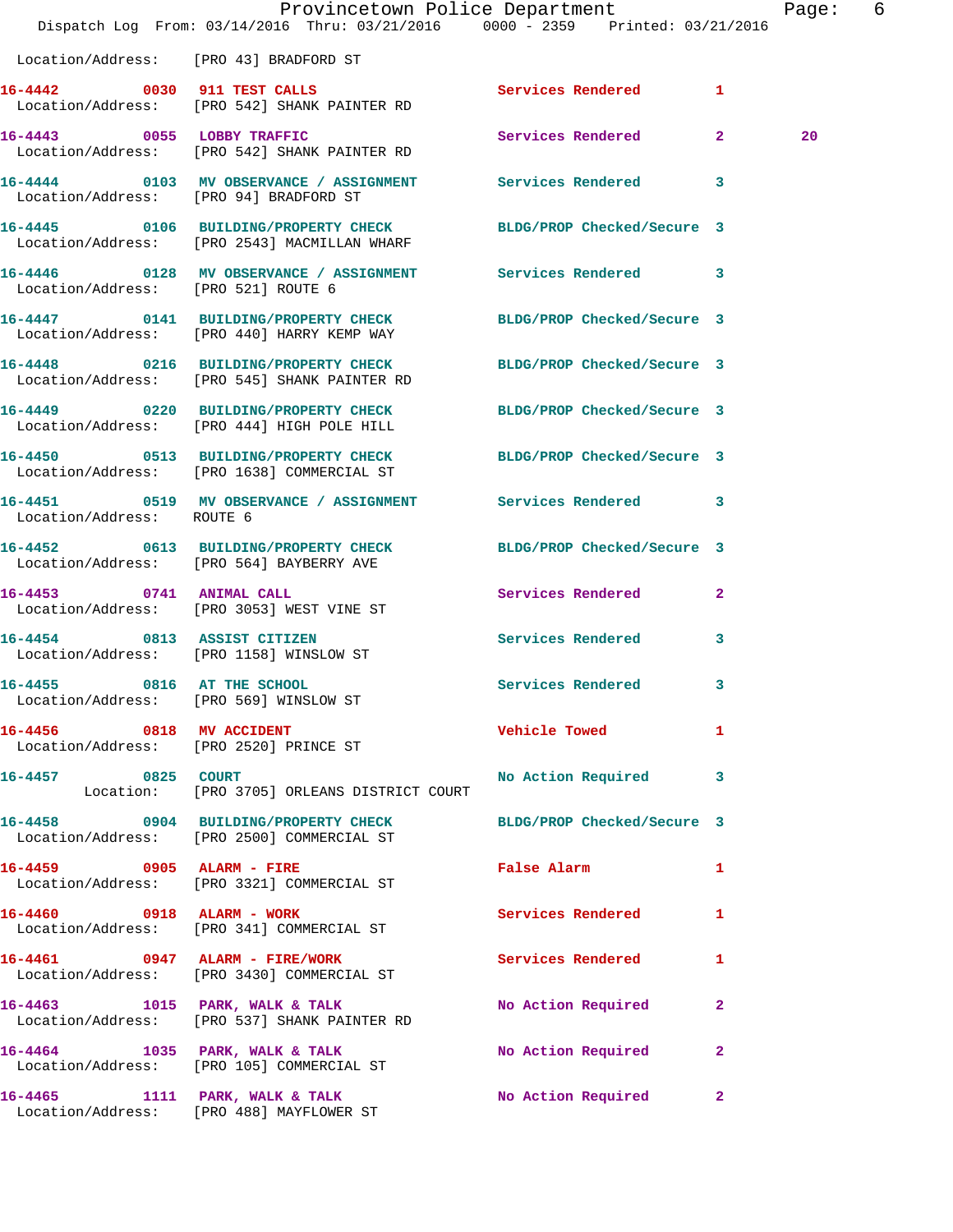|                                                               | Provincetown Police Department<br>Dispatch Log From: 03/14/2016 Thru: 03/21/2016 0000 - 2359 Printed: 03/21/2016 |                           |                |
|---------------------------------------------------------------|------------------------------------------------------------------------------------------------------------------|---------------------------|----------------|
| Location/Address: [PRO 505] PEARL ST                          | 16-4466 1130 MEDICAL EMERGENCY                                                                                   | Transported to Hospital 1 |                |
|                                                               | 16-4467 1140 MEDICAL EMERGENCY<br>Location/Address: [PRO 542] SHANK PAINTER RD                                   | <b>Services Rendered</b>  | 1              |
|                                                               | 16-4468 1153 MEDICAL EMERGENCY<br>Location/Address: [PRO 440] HARRY KEMP WAY                                     | Transported to Hospital   | 1              |
|                                                               | 16-4469 1203 COMPLAINT-IRS SCAM<br>Location/Address: [PRO 542] SHANK PAINTER RD                                  | <b>Services Rendered</b>  | 3              |
| 16-4471 1233 ANIMAL CALL                                      | Location/Address: [PRO 3210] LONG POINT LIGHTHOUS ST                                                             | Taken/Referred to Other   | $\mathbf{2}$   |
| 16-4472 1240 ANIMAL CALL                                      | Location/Address: [PRO 542] SHANK PAINTER RD                                                                     | Services Rendered         | 2              |
| Location/Address: [PRO 94] BRADFORD ST                        | 16-4473 1250 MV OBSERVANCE / ASSIGNMENT No Action Required                                                       |                           | 3              |
|                                                               | 16-4475 1304 ASSIST AGENCY / WATER DEPT Taken/Referred to Other<br>Location/Address: [PRO 882] FRITZ'S WAY       |                           | 3              |
| 16-4474 1308 MV STOP                                          | Location: [PRO 3431] LOPES SQUARE                                                                                | Citation/Warning Issued   | 3              |
|                                                               | 16-4477 1321 BUILDING/PROPERTY CHECK Services Rendered<br>Location/Address: [PRO 2977] COMMERCIAL ST             |                           | 3              |
|                                                               | 16-4478 1328 LARCENY / FORGERY / FRAUD SPOKEN TO<br>Location/Address: [PRO 542] SHANK PAINTER RD                 |                           | $\overline{a}$ |
| 16-4479 1356 ALARM - WORK<br>Location/Address: HARBOR HILL RD |                                                                                                                  | <b>Services Rendered</b>  | 1              |
|                                                               | 16-4480 1403 PROPERTY DAMAGE<br>Location/Address: [PRO 3405] COMMERCIAL ST                                       | <b>Services Rendered</b>  | 3              |
|                                                               | 16-4481 1435 MEDICAL EMERGENCY<br>Location/Address: [PRO 440] HARRY KEMP WAY                                     | Transported to Hospital 1 |                |
|                                                               | 16-4482 1506 PARK, WALK & TALK<br>Location/Address: [PRO 2500] COMMERCIAL ST                                     | Services Rendered         |                |
|                                                               | 16-4483 1551 BUILDING/PROPERTY CHECK Services Rendered<br>Location/Address: [PRO 564] BAYBERRY AVE               |                           | 3              |
| 16-4484   1609   ALARM - FIRE                                 | Location/Address: [PRO 116] COMMERCIAL ST                                                                        | False Alarm               | 1              |
|                                                               | 16-4485 1625 BUILDING/PROPERTY CHECK BLDG/PROP Checked/Secure 3<br>Location/Address: [PRO 525] COMMERCIAL ST     |                           |                |
| Location/Address: [PRO 2521] ROUTE 6                          | 16-4486 1631 MV OBSERVANCE / ASSIGNMENT Services Rendered                                                        |                           | 3              |
| Location/Address: [PRO 446] HOWLAND ST                        | 16-4487 1744 BUILDING/PROPERTY CHECK BLDG/PROP Checked/Secure 3                                                  |                           |                |
|                                                               | 16-4488 1804 MV OBSERVANCE / ASSIGNMENT Services Rendered<br>Location/Address: [PRO 3670] SHANK PAINTER RD       |                           | 3              |
| Location/Address: SNAIL RD + ROUTE 6                          | 16-4489 1817 MV OBSERVANCE / ASSIGNMENT Services Rendered                                                        |                           | 3              |
|                                                               | 16-4490 1841 BUILDING/PROPERTY CHECK BLDG/PROP Checked/Secure 3<br>Location/Address: [PRO 1638] COMMERCIAL ST    |                           |                |
| 16-4491 1848 VERBAL TAIL LIGHT                                |                                                                                                                  | <b>VERBAL WARNING</b>     | 3              |

Location/Address: ALLERTON ST + BRADFORD ST

Page: 7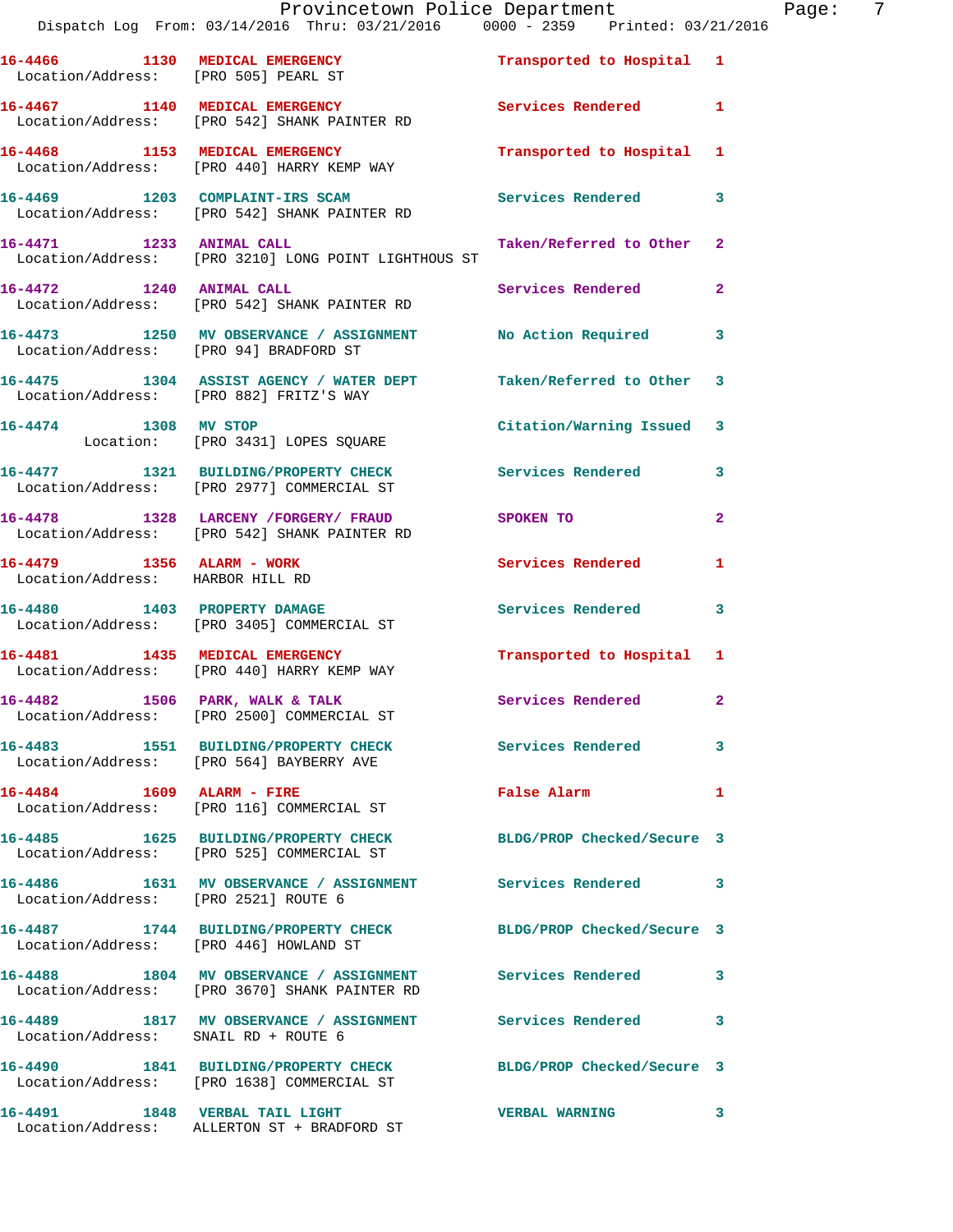|                                                              | Location/Address: CENTER ST + BRADFORD ST                                                                       |                            |                |    |
|--------------------------------------------------------------|-----------------------------------------------------------------------------------------------------------------|----------------------------|----------------|----|
|                                                              | 16-4493 1946 RESCUE ASSIST<br>Location/Address: [PRO 105] COMMERCIAL ST                                         | Services Rendered          | 1              |    |
|                                                              | 16-4494 2008 BUILDING/PROPERTY CHECK BLDG/PROP Checked/Secure 3<br>Location/Address: [PRO 3287] ROUTE 6         |                            |                |    |
|                                                              | 16-4496 2031 BAR CHECK<br>Location/Address: [PRO 3443] COMMERCIAL ST                                            | Services Rendered 2        |                |    |
|                                                              | 16-4497 2109 BUILDING/PROPERTY CHECK BLDG/PROP Checked/Secure 3<br>Location/Address: [PRO 554] TREMONT ST       |                            |                |    |
|                                                              | 16-4498 2121 BUILDING/PROPERTY CHECK<br>Location/Address: [PRO 182] COMMERCIAL ST                               | BLDG/PROP Checked/Secure 3 |                |    |
|                                                              | 16-4500 2334 BUILDING/PROPERTY CHECK<br>Location/Address: [PRO 16] BRADFORD ST                                  | BLDG/PROP Checked/Secure 3 |                |    |
|                                                              | 16-4501 2350 PARK, WALK & TALK<br>Location/Address: [PRO 105] COMMERCIAL ST                                     | Services Rendered          | $\mathbf{2}$   |    |
|                                                              | 16-4502 2353 BAR CHECK<br>Location/Address: [PRO 3443] COMMERCIAL ST                                            | Services Rendered          | $\overline{2}$ |    |
| For Date: $03/17/2016$ - Thursday                            |                                                                                                                 |                            |                |    |
|                                                              | 16-4503 0007 BUILDING/PROPERTY CHECK BLDG/PROP Checked/Secure 3<br>Location/Address: [PRO 530] SHANK PAINTER RD |                            |                |    |
|                                                              | 16-4504 0010 LOBBY TRAFFIC<br>Location/Address: [PRO 542] SHANK PAINTER RD                                      | Services Rendered 2        |                | 21 |
|                                                              | 16-4505 0021 MV OBSERVANCE / ASSIGNMENT No Action Required 3<br>Location/Address: RYDER ST + BRADFORD ST        |                            |                |    |
|                                                              | 16-4506 0033 BUILDING/PROPERTY CHECK BLDG/PROP Checked/Secure 3<br>Location/Address: [PRO 3033] COMMERCIAL ST   |                            |                |    |
| Location/Address: [PRO 2513] ROUTE 6                         | 16-4508 0038 MV OBSERVANCE / ASSIGNMENT Services Rendered                                                       |                            | 3              |    |
|                                                              | 16-4507 0039 BUILDING/PROPERTY CHECK BLDG/PROP Checked/Secure 3<br>Location/Address: [PRO 175] COMMERCIAL ST    |                            |                |    |
|                                                              | 16-4509 0051 BUILDING/PROPERTY CHECK<br>Location/Address: [PRO 2483] COMMERCIAL ST                              | Services Rendered          | 3              |    |
|                                                              | 16-4510 0054 BUILDING/PROPERTY CHECK<br>Location/Address: [PRO 2490] PROVINCELANDS RD                           | <b>Services Rendered</b>   | 3              |    |
| 16-4511 0106 MV STOP<br>Location/Address: [PRO 2521] ROUTE 6 |                                                                                                                 | <b>VERBAL WARNING</b>      | 3              |    |
|                                                              | 16-4512 0115 BUILDING/PROPERTY CHECK<br>Location/Address: [PRO 569] WINSLOW ST                                  | BLDG/PROP Checked/Secure 3 |                |    |
| 16-4513 0125 MV STOP                                         | Location/Address: [PRO 37] BRADFORD ST                                                                          | <b>VERBAL WARNING</b>      | 3              |    |
|                                                              | 16-4514 0144 BUILDING/PROPERTY CHECK BLDG/PROP Checked/Secure 3<br>Location/Address: [PRO 519] RACE POINT RD    |                            |                |    |
|                                                              | 16-4515 0238 BUILDING/PROPERTY CHECK BLDG/PROP Checked/Secure 3<br>Location/Address: [PRO 444] HIGH POLE HILL   |                            |                |    |
|                                                              | 16-4516 		 0303 BUILDING/PROPERTY CHECK Services Rendered 3                                                     |                            |                |    |
|                                                              |                                                                                                                 |                            |                |    |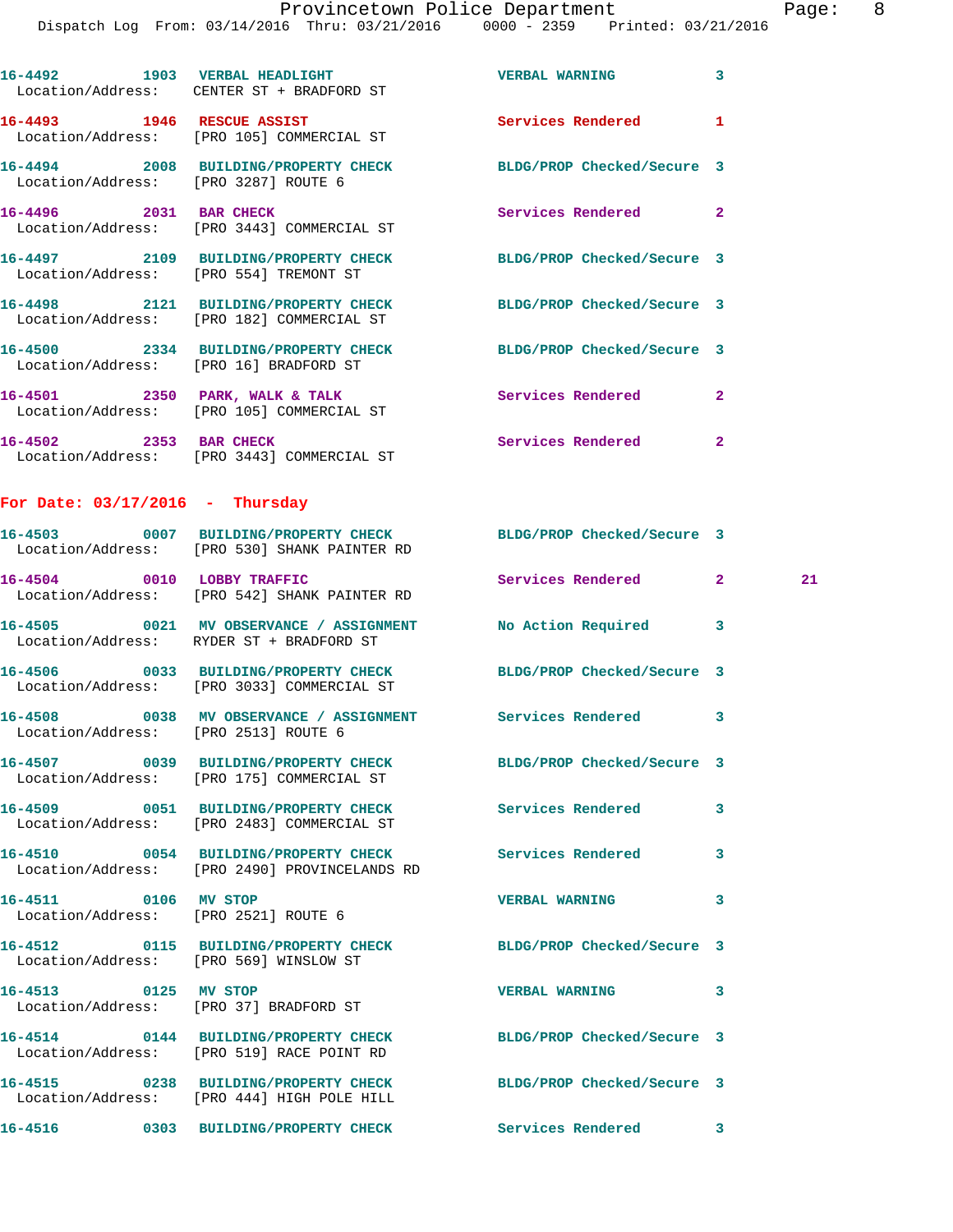|                                                                         |                                                                                    | Provincetown Police Department<br>Dispatch Log From: 03/14/2016 Thru: 03/21/2016 0000 - 2359 Printed: 03/21/2016 |                |
|-------------------------------------------------------------------------|------------------------------------------------------------------------------------|------------------------------------------------------------------------------------------------------------------|----------------|
|                                                                         | Location/Address: [PRO 3430] COMMERCIAL ST                                         |                                                                                                                  |                |
|                                                                         | 16-4517 0331 BUILDING/PROPERTY CHECK<br>Location/Address: [PRO 440] HARRY KEMP WAY | BLDG/PROP Checked/Secure 3                                                                                       |                |
|                                                                         | Location/Address: [PRO 1638] COMMERCIAL ST                                         | 16-4518 0505 BUILDING/PROPERTY CHECK BLDG/PROP Checked/Secure 3                                                  |                |
| Location/Address: [PRO 2521] ROUTE 6                                    |                                                                                    | 16-4519 0517 MV OBSERVANCE / ASSIGNMENT No Action Required                                                       | 3              |
| Location/Address: [PRO 521] ROUTE 6                                     |                                                                                    | 16-4520 0519 MV OBSERVANCE / ASSIGNMENT Services Rendered                                                        | 3              |
|                                                                         | Location/Address: [PRO 182] COMMERCIAL ST                                          | 16-4521 0602 BUILDING/PROPERTY CHECK BLDG/PROP Checked/Secure 3                                                  |                |
| Location/Address: SHANK PAINTER RD                                      | 16-4522 0614 MV OBSERVANCE / ASSIGNMENT                                            | No Action Required                                                                                               | 3              |
| Location/Address: [PRO 3287] ROUTE 6                                    |                                                                                    | 16-4523 0743 BUILDING/PROPERTY CHECK BLDG/PROP Checked/Secure 3                                                  |                |
| 16-4524 0800 MEDICAL EMERGENCY<br>Location/Address: [PRO 3222] ALDEN ST |                                                                                    | <b>PATIENT REFUSAL</b>                                                                                           | 1              |
|                                                                         | 16-4525 0803 PARK, WALK & TALK<br>Location/Address: [PRO 285] COMMERCIAL ST        | No Action Required                                                                                               | $\mathbf{2}$   |
|                                                                         | 16-4526 0807 PARK, WALK & TALK<br>Location/Address: [PRO 569] WINSLOW ST           | Services Rendered                                                                                                | $\mathbf{2}$   |
|                                                                         | 16-4527 0832 LOST POCKET BOOK                                                      | Services Rendered                                                                                                | 3              |
|                                                                         | 16-4528 0841 PARK, WALK & TALK<br>Location/Address: [PRO 3296] SHANK PAINTER RD    | No Action Required                                                                                               | $\mathbf{2}$   |
|                                                                         | $16-4529$ 0901 PARK, WALK & TALK<br>Location/Address: [PRO 3259] MACMILLAN WHARF   | Services Rendered                                                                                                | $\mathbf{2}$   |
| 16-4531 0922 PARK, WALK & TALK                                          | Location/Address: [PRO 105] COMMERCIAL ST                                          | Services Rendered                                                                                                | $\overline{2}$ |
|                                                                         | Location/Address: [PRO 3222] ALDEN ST                                              | 16-4532 0936 PARK, WALK & TALK NO Action Required                                                                | $\mathbf{2}$   |
|                                                                         | 16-4534 0937 ALARM - GENERAL<br>Location/Address: [PRO 1838] ATWOOD AVE            | <b>False Alarm</b>                                                                                               | 1              |
|                                                                         | Location/Address: [PRO 526] RYDER ST EXT                                           | 16-4533 0938 BUILDING/PROPERTY CHECK BLDG/PROP Checked/Secure 3                                                  |                |
|                                                                         | Location/Address: BRADFORD ST + STANDISH ST                                        | 16-4535 6950 MV OBSERVANCE / ASSIGNMENT Services Rendered                                                        | 3              |
| 16-4536 1002 ALARM - WORK                                               | Location/Address: [PRO 417] COMMERCIAL ST                                          | No Action Required                                                                                               | 1              |
| Location/Address: ROUTE 6 + SNAIL RD                                    | 16-4537 1049 MV OBSERVANCE / ASSIGNMENT Services Rendered                          |                                                                                                                  | 3              |
| 16-4538 1117 MV STOP                                                    | Location/Address: [PRO 3296] SHANK PAINTER RD                                      | <b>VERBAL WARNING</b>                                                                                            | 3              |
| 16-4539 1122 MV DISABLED<br>Location/Address: ROUTE 6                   |                                                                                    | Unfounded                                                                                                        | 2              |
| Location/Address: [PRO 58] BRADFORD ST                                  |                                                                                    | 16-4540 1130 MV OBSERVANCE / ASSIGNMENT No Action Required                                                       | 3              |

Page: 9<br>6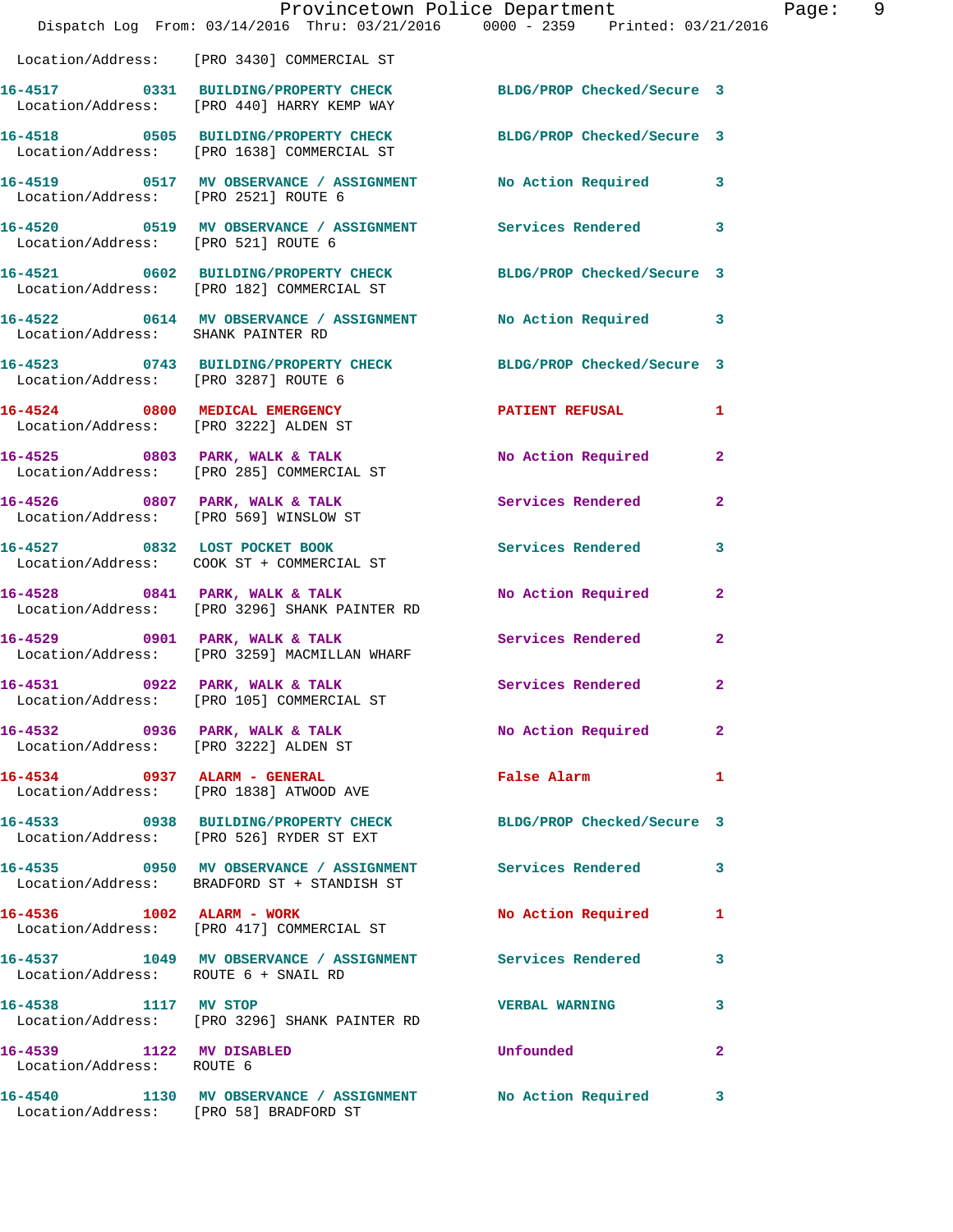|                                      | Dispatch Log From: 03/14/2016 Thru: 03/21/2016   0000 - 2359   Printed: 03/21/2016                               | Provincetown Police Department Page: 10 |              |  |
|--------------------------------------|------------------------------------------------------------------------------------------------------------------|-----------------------------------------|--------------|--|
|                                      | 16-4541 1148 MEETING<br>Location/Address: [PRO 488] MAYFLOWER ST                                                 | No Action Required 2                    |              |  |
| 16-4542 1148 MV STOP                 | Location/Address: [PRO 57] BRADFORD ST                                                                           | <b>VERBAL WARNING 3</b>                 |              |  |
|                                      |                                                                                                                  | Services Rendered                       | 1            |  |
|                                      | 16-4544 1214 MV COMPLAINT<br>Location/Address: [PRO 1952] COMMERCIAL ST                                          | Vehicle Towed                           | $\mathbf{2}$ |  |
|                                      |                                                                                                                  | No Action Required                      | $\mathbf{3}$ |  |
|                                      | 16-4546 1243 MEDICAL EMERGENCY<br>Location/Address: [PRO 440] HARRY KEMP WAY                                     | Transported to Hospital 1               |              |  |
| Location/Address: ROUTE 6 + SNAIL RD | 16-4547 1311 MV OBSERVANCE / ASSIGNMENT No Action Required 3                                                     |                                         |              |  |
|                                      | 16-4548 1316 ALARM - WORK<br>Location/Address: [PRO 3176] COMMERCIAL ST                                          | Services Rendered                       | 1            |  |
|                                      | 16-4549 1317 PARKING COMPLAINT / GENERAL Services Rendered 3<br>Location/Address: [PRO 1892] SHANK PAINTER RD    |                                         |              |  |
|                                      | 16-4550 1348 MV STOP<br>Location/Address: CONANT ST + BRADFORD ST                                                | <b>VERBAL WARNING</b>                   | 3            |  |
|                                      | 16-4551 1351 ASSIST AGENCY / WASTE WTR Services Rendered<br>Location/Address: [PRO 662] COMMERCIAL ST            |                                         | 3            |  |
|                                      | 16-4552 1406 ASSIST CITIZEN<br>Location/Address: [PRO 1376] DUNCAN LN                                            | Services Rendered                       | 3            |  |
|                                      | 16-4553 1455 PARK, WALK & TALK 1988 Services Rendered<br>Location/Address: [PRO 569] WINSLOW ST                  |                                         | $\mathbf{2}$ |  |
|                                      | 16-4554 1604 MV OBSERVANCE / ASSIGNMENT Services Rendered 3<br>Location/Address: [PRO 547] COMMERCIAL ST         |                                         |              |  |
| Location/Address: [PRO 521] ROUTE 6  | 16-4555 1612 MV OBSERVANCE / ASSIGNMENT Services Rendered                                                        |                                         |              |  |
|                                      | 16-4556 1633 BURGLAR ALARM<br>Location/Address: [PRO 2817] COMMODORE AVE                                         | False Alarm                             | 1            |  |
|                                      | 16-4557 1702 BUILDING/PROPERTY CHECK<br>Location/Address: [PRO 564] BAYBERRY AVE                                 | BLDG/PROP Checked/Secure 3              |              |  |
|                                      | 16-4558 1731 BUILDING/PROPERTY CHECK<br>Location/Address: [PRO 707] BAYBERRY AVE                                 | BLDG/PROP Checked/Secure 3              |              |  |
| 16-4559 1739 BURGLAR ALARM           | Location/Address: [PRO 2817] COMMODORE AVE                                                                       | False Alarm                             | $\mathbf{1}$ |  |
|                                      | 16-4560 1815 BUILDING/PROPERTY CHECK<br>Location/Address: [PRO 433] RYDER ST EXT                                 | BLDG/PROP Checked/Secure 3              |              |  |
|                                      | 16-4561 1824 BUILDING/PROPERTY CHECK<br>Location/Address: [PRO 519] RACE POINT RD                                | BLDG/PROP Checked/Secure 3              |              |  |
|                                      | 16-4562 1828 BUILDING/PROPERTY CHECK<br>Location/Address: [PRO 175] COMMERCIAL ST                                | BLDG/PROP Checked/Secure 3              |              |  |
|                                      | 16-4563 1858 BUILDING/PROPERTY CHECK BLDG/PROP Checked/Secure 3<br>Location/Address: [PRO 2490] PROVINCELANDS RD |                                         |              |  |
| 16-4564                              | 1917 BUILDING/PROPERTY CHECK BLDG/PROP Checked/Secure 3                                                          |                                         |              |  |

Location/Address: [PRO 182] COMMERCIAL ST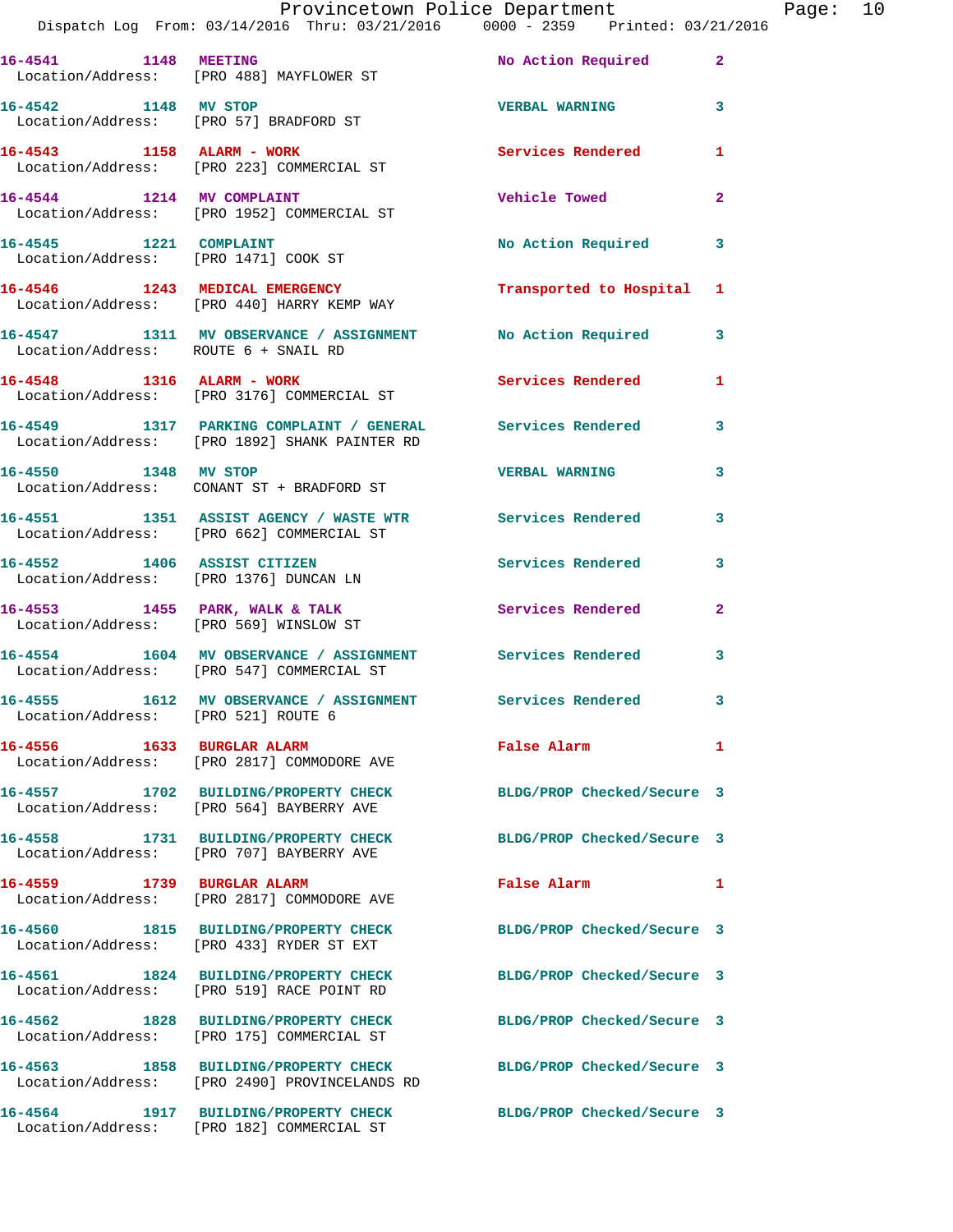|                                      | 16-4565 1935 WATER CALL<br>Location/Address: [PRO 542] SHANK PAINTER RD                                         | Taken/Referred to Other 3  |   |    |
|--------------------------------------|-----------------------------------------------------------------------------------------------------------------|----------------------------|---|----|
| Location/Address: [PRO 521] ROUTE 6  | 16-4566 2021 BUILDING/PROPERTY CHECK BLDG/PROP Checked/Secure 3                                                 |                            |   |    |
|                                      | 16-4567 2050 BUILDING/PROPERTY CHECK<br>Location/Address: [PRO 3292] COMMERCIAL ST                              | BLDG/PROP Checked/Secure 3 |   |    |
|                                      | 16-4569 2139 BUILDING/PROPERTY CHECK<br>Location/Address: [PRO 3259] MACMILLAN WHARF                            | BLDG/PROP Checked/Secure 3 |   |    |
|                                      | 16-4570 2140 BUILDING/PROPERTY CHECK<br>Location/Address: [PRO 2206] COMMERCIAL ST                              | BLDG/PROP Checked/Secure 3 |   |    |
|                                      | 16-4571 2255 FOLLOW UP<br>Location/Address: [PRO 144] COMMERCIAL ST                                             | <b>Services Rendered</b> 2 |   |    |
|                                      | 16-4572 2350 BUILDING/PROPERTY CHECK BLDG/PROP Checked/Secure 3<br>Location/Address: [PRO 16] BRADFORD ST       |                            |   |    |
| For Date: $03/18/2016$ - Friday      |                                                                                                                 |                            |   |    |
| 16-4574 0005 BAR CHECK               | Location/Address: [PRO 399] COMMERCIAL ST                                                                       | LICENSING/NO ACTION 2      |   |    |
|                                      | 16-4575 0007 BUILDING/PROPERTY CHECK BLDG/PROP Checked/Secure 3<br>Location/Address: [PRO 530] SHANK PAINTER RD |                            |   |    |
|                                      | 16-4576 0026 MV OBSERVANCE / ASSIGNMENT No Action Required 3<br>Location/Address: [PRO 2577] BRADFORD ST        |                            |   |    |
|                                      | 16-4577 0029 BUILDING/PROPERTY CHECK BLDG/PROP Checked/Secure 3<br>Location/Address: [PRO 3033] COMMERCIAL ST   |                            |   |    |
| Location/Address: [PRO 2513] ROUTE 6 | 16-4578 0035 MV OBSERVANCE / ASSIGNMENT Services Rendered                                                       |                            | 3 |    |
| 16-4579 0045 MV STOP                 | Location/Address: ROUTE 6 + SNAIL RD                                                                            | <b>VERBAL WARNING</b>      | 3 |    |
|                                      | 16-4580 0107 MV OBSERVANCE / ASSIGNMENT Services Rendered<br>Location/Address: [PRO 2500] COMMERCIAL ST         |                            | 3 |    |
|                                      | 16-4581 0114 BUILDING/PROPERTY CHECK BLDG/PROP Checked/Secure 3<br>Location/Address: [PRO 2543] MACMILLAN WHARF |                            |   |    |
|                                      | 16-4582 0136 BUILDING/PROPERTY CHECK BLDG/PROP Checked/Secure 3<br>Location/Address: [PRO 175] COMMERCIAL ST    |                            |   |    |
|                                      | 16-4584 0151 BUILDING/PROPERTY CHECK<br>Location/Address: [PRO 3430] COMMERCIAL ST                              | <b>Services Rendered</b>   | 3 |    |
|                                      | 16-4585 0207 BUILDING/PROPERTY CHECK<br>Location/Address: [PRO 2483] COMMERCIAL ST                              | Services Rendered          | 3 |    |
|                                      | 16-4586 0217 BUILDING/PROPERTY CHECK Services Rendered<br>Location/Address: [PRO 2490] PROVINCELANDS RD         |                            | 3 |    |
| 16-4588 0407 ALARM - GENERAL         | Location/Address: [PRO 514] RACE POINT RD                                                                       | False Alarm                | 1 |    |
|                                      | Location/Address: [PRO 1778] SHANK PAINTER RD                                                                   |                            | 3 |    |
|                                      | 16-4591 0530 BUILDING/PROPERTY CHECK<br>Location/Address: [PRO 1638] COMMERCIAL ST                              | BLDG/PROP Checked/Secure 3 |   |    |
|                                      | 16-4590 0531 LOBBY TRAFFIC                                                                                      | Services Rendered 2        |   | 17 |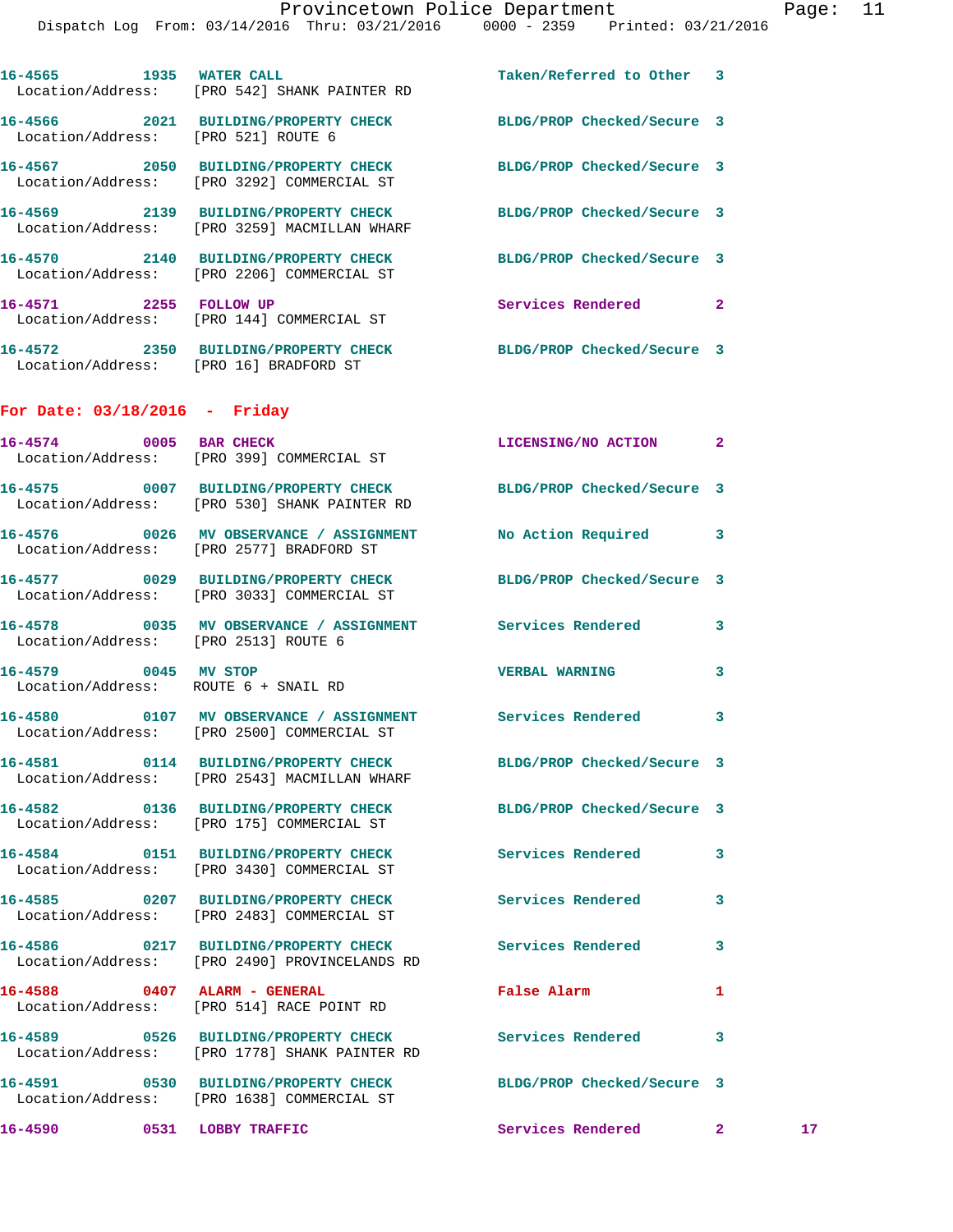|                                                              | Provincetown Police Department<br>Dispatch Log From: 03/14/2016 Thru: 03/21/2016 0000 - 2359 Printed: 03/21/2016   |                            |                |
|--------------------------------------------------------------|--------------------------------------------------------------------------------------------------------------------|----------------------------|----------------|
|                                                              | Location/Address: [PRO 542] SHANK PAINTER RD                                                                       |                            |                |
| Location/Address: [PRO 521] ROUTE 6                          | 16-4592 0537 MV OBSERVANCE / ASSIGNMENT Services Rendered 3                                                        |                            |                |
|                                                              | 16-4593 0619 BUILDING/PROPERTY CHECK<br>Location/Address: [PRO 3256] COMMERCIAL ST                                 | BLDG/PROP Checked/Secure 3 |                |
|                                                              | 16-4594 0625 BUILDING/PROPERTY CHECK BLDG/PROP Checked/Secure 3<br>Location/Address: [PRO 1778] SHANK PAINTER RD   |                            |                |
|                                                              | 16-4595 0631 TTY TEST CALL<br>Location/Address: [PRO 542] SHANK PAINTER RD                                         | Services Rendered          | 1              |
|                                                              | 16-4596 0709 WELL BEING CHECK<br>Location/Address: [PRO 3296] SHANK PAINTER RD                                     | Could Not Locate           | 3              |
|                                                              | 16-4598 0739 MV OBSERVANCE / ASSIGNMENT Services Rendered<br>Location/Address: [PRO 2521] ROUTE 6                  |                            | 3              |
| 16-4599 0743 MV STOP<br>Location/Address: [PRO 2513] ROUTE 6 |                                                                                                                    | <b>VERBAL WARNING</b>      | 3              |
|                                                              | 16-4600 0749 LOST CAT<br>Location/Address: [PRO 1127] THISTLEMORE WAY                                              | <b>Services Rendered</b>   | $\overline{a}$ |
|                                                              | 16-4601 0804 BUILDING/PROPERTY CHECK<br>Location/Address: [PRO 2500] COMMERCIAL ST                                 | BLDG/PROP Checked/Secure 3 |                |
| 16-4602 0805 SCHOOL                                          | Location/Address: [PRO 569] WINSLOW ST                                                                             | <b>Services Rendered</b>   | 3              |
|                                                              | 16-4603 0851 LARCENY/STOLEN LADDER<br>Location/Address: [PRO 526] RYDER ST EXT                                     | FOLLOW UP                  | $\mathbf{2}$   |
|                                                              | 16-4605 0912 ELEVATOR PHONE TEST<br>Location/Address: [PRO 369] COMMERCIAL ST                                      | <b>Services Rendered</b>   | 3              |
|                                                              | 16-4606 0917 ALARM - GENERAL<br>Location/Address: [PRO 342] COMMERCIAL ST                                          | No Action Required         | 3              |
|                                                              | 16-4607 0929 PARKING COMPLAINT / GENERAL Citation/Warning Issued<br>Location/Address: [PRO 2909] COMMERCIAL ST     |                            | 3              |
|                                                              | 16-4608 0939 MV OBSERVANCE / ASSIGNMENT No Action Required<br>Location/Address: JEROME SMITH RD + SHANK PAINTER RD |                            | 3              |
|                                                              | 16-4609 0949 MV OBSERVANCE / ASSIGNMENT<br>Location/Address: HOWLAND ST + BRADFORD ST                              | <b>Services Rendered</b>   | 3              |
|                                                              | 16-4610 1014 BUILDING/PROPERTY CHECK BLDG/PROP Checked/Secure 3<br>Location/Address: [PRO 3317] CEMETERY RD        |                            |                |
|                                                              | 16-4611 1015 BUILDING/PROPERTY CHECK<br>Location/Address: [PRO 3318] CEMETERY RD                                   | BLDG/PROP Checked/Secure 3 |                |
|                                                              | 16-4612 1023 BUILDING/PROPERTY CHECK<br>Location/Address: [PRO 564] BAYBERRY AVE                                   | BLDG/PROP Checked/Secure 3 |                |
|                                                              | 16-4613 1034 BUILDING/PROPERTY CHECK<br>Location/Address: [PRO 447] JEROME SMITH RD                                | BLDG/PROP Checked/Secure 3 |                |
|                                                              | 16-4615 1102 LOST BLK WALLET/FOUND<br>Location/Address: [PRO 542] SHANK PAINTER RD                                 | Services Rendered          | 3              |
|                                                              | 16-4614 1103 BUILDING/PROPERTY CHECK<br>Location/Address: [PRO 3259] MACMILLAN WHARF                               | <b>Services Rendered</b>   | 3              |
| 16-4617 1110 PARK, WALK & TALK                               | Location/Address: [PRO 537] SHANK PAINTER RD                                                                       | Services Rendered          | $\mathbf{2}$   |

Page: 12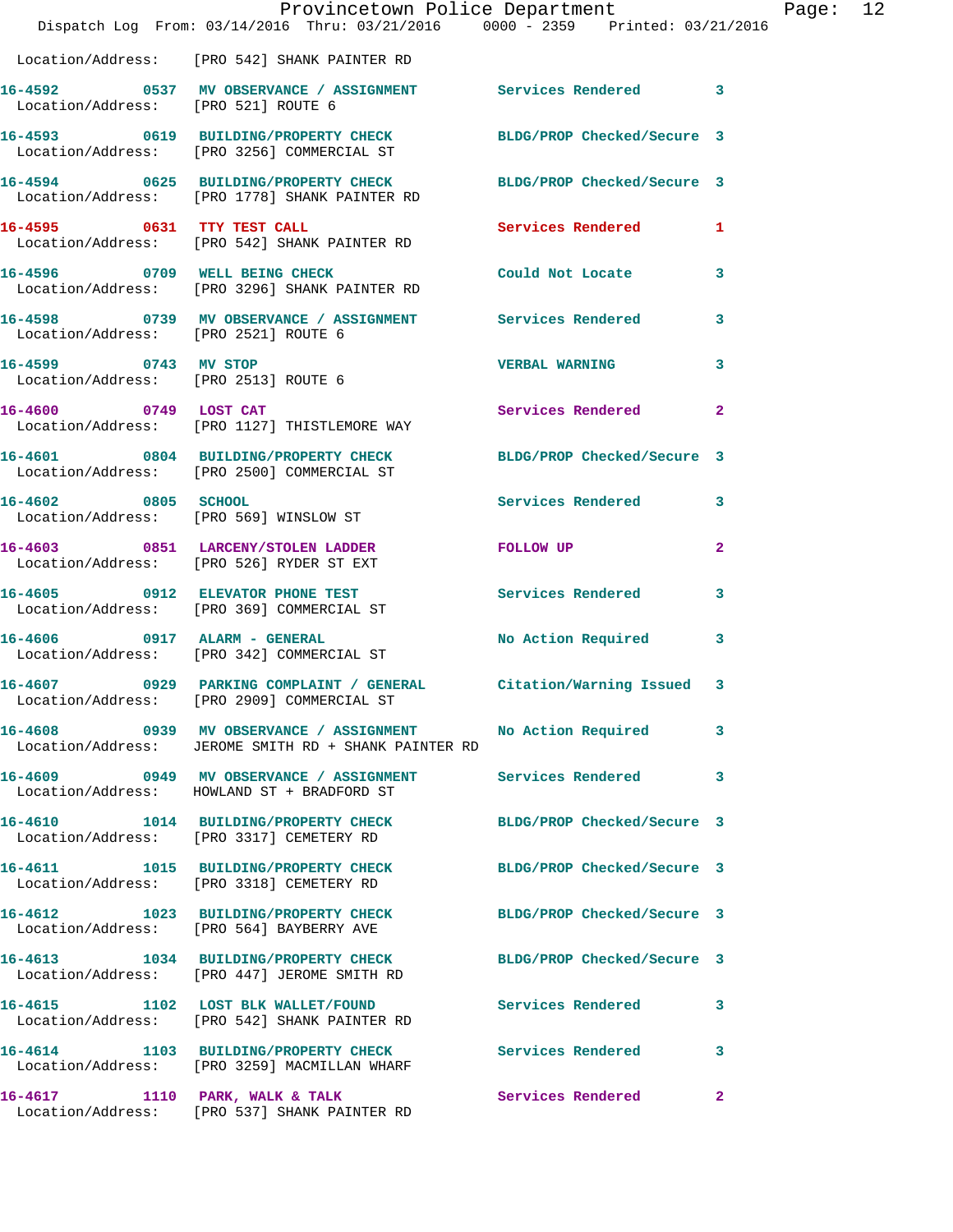|                                      | Dispatch Log From: 03/14/2016 Thru: 03/21/2016   0000 - 2359   Printed: 03/21/2016                            | Provincetown Police Department Fage: 13 |                |  |
|--------------------------------------|---------------------------------------------------------------------------------------------------------------|-----------------------------------------|----------------|--|
|                                      | 16-4618 1128 ASSIST AGENCY / MUTUAL AID Services Rendered<br>Location/Address: [PRO 542] SHANK PAINTER RD     |                                         | $\mathbf{3}$   |  |
| 16-4619 1134 MV STOP                 | Location/Address: [PRO 2513] ROUTE 6                                                                          | VERBAL WARNING 3                        |                |  |
|                                      | 16-4620 1136 ALARM - FIRE<br>Location/Address: [PRO 320] COMMERCIAL ST                                        | No Action Required 1                    |                |  |
| Location/Address: [PRO 2521] ROUTE 6 | 16-4621 1146 MV OBSERVANCE / ASSIGNMENT Services Rendered                                                     |                                         | 3              |  |
|                                      | 16-4622 1149 PET PANTRY<br>Location/Address: [PRO 3296] SHANK PAINTER RD                                      | Services Rendered                       | $\mathbf{2}$   |  |
|                                      | 16-4623 1151 MV OBSERVANCE / ASSIGNMENT No Action Required<br>Location/Address: [PRO 3430] COMMERCIAL ST      |                                         | 3              |  |
| Location/Address: SPINNAKER LN       | 16-4624 1222 WELL BEING CHECK Services Rendered 3                                                             |                                         |                |  |
|                                      | 16-4625 1343 BUILDING/PROPERTY CHECK BLDG/PROP Checked/Secure 3<br>Location/Address: [PRO 2194] COMMERCIAL ST |                                         |                |  |
|                                      | 16-4626 1357 BUILDING/PROPERTY CHECK BLDG/PROP Checked/Secure 3<br>Location/Address: [PRO 3033] COMMERCIAL ST |                                         |                |  |
|                                      | 16-4627 1413 BUILDING/PROPERTY CHECK Services Rendered<br>Location/Address: [PRO 2481] TREMONT ST             |                                         | 3              |  |
|                                      | 16-4628 1422 911 TEST CALL<br>Location/Address: [PRO 542] SHANK PAINTER RD                                    | Services Rendered 3                     |                |  |
|                                      | 16-4629 1457 PARK, WALK & TALK 1988 Services Rendered<br>Location/Address: [PRO 569] WINSLOW ST               |                                         | $\overline{2}$ |  |
| 16-4630 1502 DISTURBANCE             | Location/Address: [PRO 440] HARRY KEMP WAY                                                                    | Services Rendered                       | 1              |  |
|                                      | 16-4632 1544 MEDICAL EMERGENCY<br>Location/Address: [PRO 542] SHANK PAINTER RD                                | PATIENT REFUSAL 1                       |                |  |
| 16-4633 1544 FRAUD                   | Location/Address: [PRO 182] COMMERCIAL ST                                                                     | No Action Required 2                    |                |  |
|                                      | 16-4634 1625 BUILDING/PROPERTY CHECK BLDG/PROP Checked/Secure 3<br>Location/Address: [PRO 2483] COMMERCIAL ST |                                         |                |  |
|                                      | Location/Address: [PRO 106] COMMERCIAL ST                                                                     |                                         | 3              |  |
|                                      | 16-4638 1650 ANIMAL CALL<br>Location/Address: [PRO 2543] MACMILLAN WHARF                                      | Taken/Referred to Other 2               |                |  |
|                                      | 16-4637 1656 BUILDING/PROPERTY CHECK BLDG/PROP Checked/Secure 3<br>Location/Address: [PRO 1638] COMMERCIAL ST |                                         |                |  |
|                                      | 16-4639 1709 BUILDING/PROPERTY CHECK<br>Location/Address: [PRO 16] BRADFORD ST                                | BLDG/PROP Checked/Secure 3              |                |  |
|                                      | 16-4640 1742 BUILDING/PROPERTY CHECK<br>Location/Address: [PRO 2540] RACE POINT RD                            | BLDG/PROP Checked/Secure 3              |                |  |
|                                      | 16-4641 1903 BUILDING/PROPERTY CHECK<br>Location/Address: [PRO 444] HIGH POLE HILL                            | BLDG/PROP Checked/Secure 3              |                |  |
| 16-4642                              | 1921 SUSPICIOUS ACTIVITY<br>Location/Address: [PRO 542] SHANK PAINTER RD                                      | No Action Required                      | 2              |  |
|                                      | 16-4643 1922 SUSPICIOUS ACTIVITY<br>Location/Address: [PRO 542] SHANK PAINTER RD                              | No Action Required                      | 2              |  |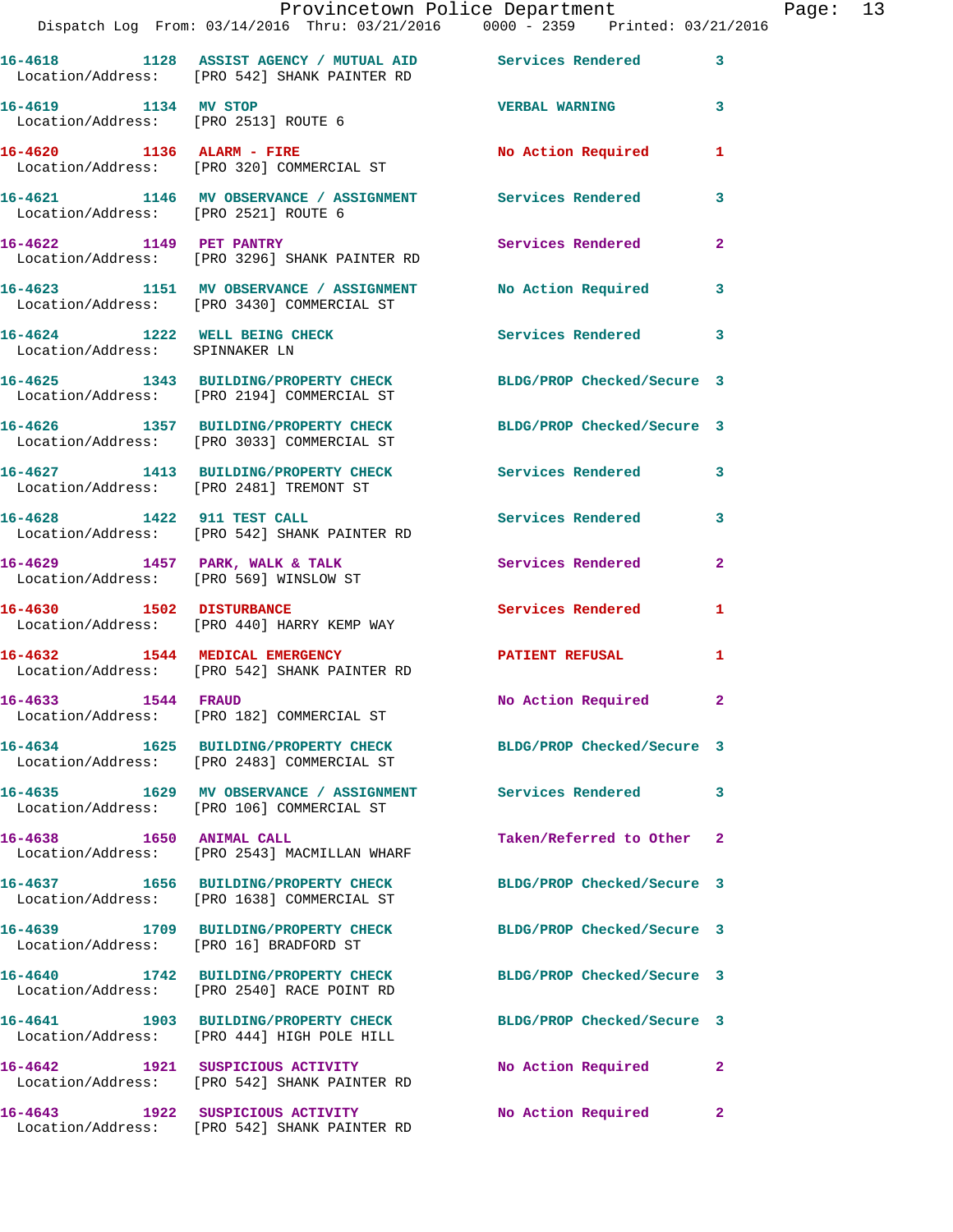|                                   | 16-4644 1931 BUILDING/PROPERTY CHECK BLDG/PROP Checked/Secure 3<br>Location/Address: [PRO 519] RACE POINT RD     |                            |              |    |
|-----------------------------------|------------------------------------------------------------------------------------------------------------------|----------------------------|--------------|----|
|                                   | 16-4645 1954 BUILDING/PROPERTY CHECK BLDG/PROP Checked/Secure 3<br>Location/Address: [PRO 530] SHANK PAINTER RD  |                            |              |    |
|                                   | 16-4646 2017 MV COMPLAINT<br>Location/Address: [PRO 185] COMMERCIAL ST                                           | GONE ON ARRIVAL 2          |              |    |
|                                   | 16-4647 2028 BUILDING/PROPERTY CHECK<br>Location/Address: [PRO 526] RYDER ST EXT                                 | BLDG/PROP Checked/Secure 3 |              |    |
|                                   | 16-4648 2135 BUILDING/PROPERTY CHECK<br>Location/Address: [PRO 182] COMMERCIAL ST                                | BLDG/PROP Checked/Secure 3 |              |    |
|                                   | 16-4649 2139 BUILDING/PROPERTY CHECK BLDG/PROP Checked/Secure 3<br>Location/Address: [PRO 3287] ROUTE 6          |                            |              |    |
|                                   | 16-4651 2248 MEDICAL EMERGENCY<br>Location/Address: [PRO 1997] COMMERCIAL ST                                     | PATIENT REFUSAL 1          |              |    |
| For Date: $03/19/2016$ - Saturday |                                                                                                                  |                            |              |    |
|                                   | 16-4652 0002 LOBBY TRAFFIC<br>Location/Address: [PRO 542] SHANK PAINTER RD                                       | Services Rendered 2        |              | 15 |
| Location/Address: ALDEN ST        | 16-4653 0002 COMPLAINT/POS. STOLEN IPHONE Services Rendered                                                      |                            | 3            |    |
|                                   | 16-4654 0032 FOLLOW UP<br>Location/Address: [PRO 3222] ALDEN ST                                                  | Services Rendered          | 2            |    |
|                                   | 16-4655 0105 BUILDING/PROPERTY CHECK BLDG/PROP Checked/Secure 3<br>Location/Address: [PRO 2543] MACMILLAN WHARF  |                            |              |    |
|                                   | 16-4657 0220 BUILDING/PROPERTY CHECK<br>Location/Address: [PRO 564] BAYBERRY AVE                                 | BLDG/PROP Checked/Secure 3 |              |    |
|                                   | 16-4658 0228 ALARM - CO ALARM<br>Location/Address: [PRO 246] COMMERCIAL ST                                       | <b>Services Rendered</b>   | $\mathbf{1}$ |    |
|                                   | 16-4659 0236 MV OBSERVANCE / ASSIGNMENT Services Rendered<br>Location/Address: [PRO 2521] ROUTE 6                |                            | 3            |    |
|                                   | 16-4660 0304 BUILDING/PROPERTY CHECK<br>Location/Address: [PRO 433] RYDER ST EXT                                 | BLDG/PROP Checked/Secure 3 |              |    |
|                                   | 16-4661 0328 BUILDING/PROPERTY CHECK<br>Location/Address: [PRO 306] COMMERCIAL ST                                | BLDG/PROP Checked/Secure 3 |              |    |
|                                   | 16-4662 0512 BUILDING/PROPERTY CHECK<br>Location/Address: [PRO 2977] COMMERCIAL ST                               | <b>Services Rendered</b>   | 3            |    |
|                                   | 16-4664 0516 BUILDING/PROPERTY CHECK Services Rendered<br>Location/Address: [PRO 521] ROUTE 6                    |                            | 3            |    |
|                                   | 16-4663 0519 BUILDING/PROPERTY CHECK BLDG/PROP Checked/Secure 3<br>Location/Address: [PRO 1778] SHANK PAINTER RD |                            |              |    |
|                                   | 16-4665 0533 MV OBSERVANCE / ASSIGNMENT Services Rendered<br>Location/Address: [PRO 94] BRADFORD ST              |                            | 3            |    |
|                                   | 16-4666 0601 BUILDING/PROPERTY CHECK<br>Location/Address: [PRO 1780] JOHNSON ST                                  | BLDG/PROP Checked/Secure 3 |              |    |
|                                   | 16-4667 0605 BUILDING/PROPERTY CHECK<br>Location/Address: [PRO 2500] COMMERCIAL ST                               | Services Rendered          | 3            |    |
|                                   | 16-4668 0619 BUILDING/PROPERTY CHECK BLDG/PROP Checked/Secure 3                                                  |                            |              |    |
|                                   |                                                                                                                  |                            |              |    |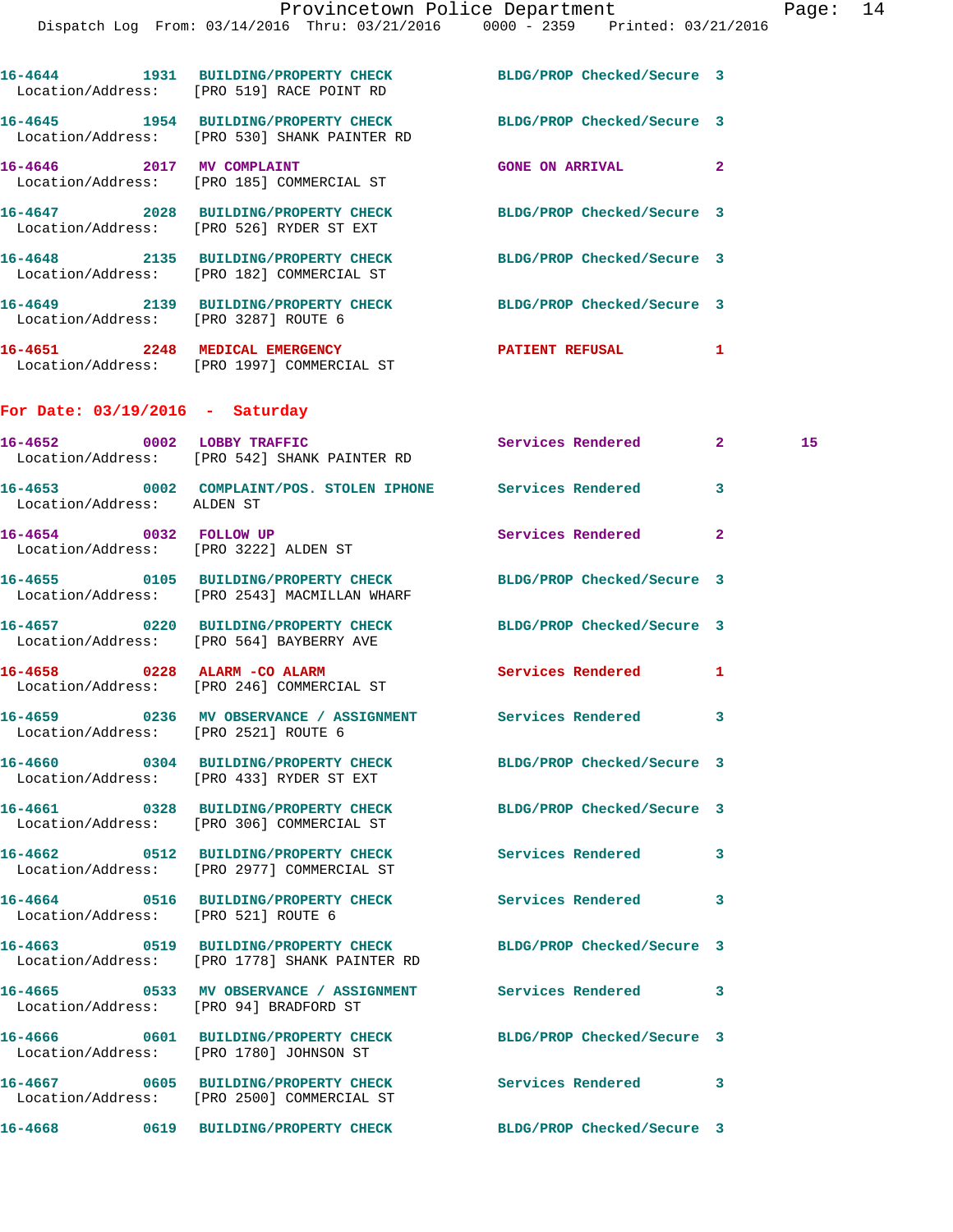|                                      | Provincetown Police Department<br>Dispatch Log From: 03/14/2016 Thru: 03/21/2016 0000 - 2359 Printed: 03/21/2016 |                           | Page: 15     |  |
|--------------------------------------|------------------------------------------------------------------------------------------------------------------|---------------------------|--------------|--|
|                                      | Location/Address: [PRO 554] TREMONT ST                                                                           |                           |              |  |
|                                      | 16-4669 0740 MV OBSERVANCE / ASSIGNMENT Services Rendered 3<br>Location/Address: [PRO 2521] ROUTE 6              |                           |              |  |
| 16-4670 0748 MV STOP                 | Location/Address: SNAIL RD + ROUTE 6                                                                             | VERBAL WARNING 3          |              |  |
|                                      | 16-4671 0754 BUILDING/PROPERTY CHECK BLDG/PROP Checked/Secure 3<br>Location/Address: [PRO 3287] ROUTE 6          |                           |              |  |
| Location/Address: [PRO 571] ALDEN ST | 16-4672 0835 BUILDING/PROPERTY CHECK BLDG/PROP Checked/Secure 3                                                  |                           |              |  |
|                                      | 16-4674 0853 CO BURGLAR ALARM<br>Location/Address: [PRO 440] HARRY KEMP WAY                                      | False Alarm 1             |              |  |
|                                      | 16-4673 0855 BUILDING/PROPERTY CHECK BLDG/PROP Checked/Secure 3<br>Location/Address: [PRO 16] BRADFORD ST        |                           |              |  |
|                                      | 16-4675 0904 MV OBSERVANCE / ASSIGNMENT Services Rendered 3<br>Location/Address: HOWLAND ST + HARRY KEMP WAY     |                           |              |  |
|                                      | 16-4676 0905 MV STOP<br>Location/Address: HARRY KEMP WAY + HOWLAND ST                                            | Citation/Warning Issued 3 |              |  |
|                                      | 16-4677 0915 PARK, WALK & TALK Services Rendered 2<br>Location/Address: [PRO 526] RYDER ST EXT                   |                           |              |  |
|                                      | 16-4678 0920 BUILDING/PROPERTY CHECK BLDG/PROP Checked/Secure 3<br>Location/Address: [PRO 2898] JEROME SMITH RD  |                           |              |  |
|                                      | 16-4679 0927 MV OBSERVANCE / ASSIGNMENT<br>Location/Address: JEROME SMITH RD + SHANK PAINTER RD                  | No Action Required 3      |              |  |
| Location/Address: [PRO 2521] ROUTE 6 | 16-4680 0948 MV STOP                                                                                             | <b>VERBAL WARNING</b>     | 3            |  |
|                                      | 16-4681 0954 DISORDERLY/URINATING IN PUBLIC Could Not Locate<br>Location/Address: [PRO 191] COMMERCIAL ST        |                           | $\mathbf{2}$ |  |
| 16-4682 1007 FOUND BAG               | Location/Address: [PRO 542] SHANK PAINTER RD                                                                     | Services Rendered         | $\mathbf{3}$ |  |
|                                      | 16-4683 1025 PARK, WALK & TALK<br>Location/Address: [PRO 537] SHANK PAINTER RD                                   | Services Rendered 2       |              |  |
|                                      | 16-4684 1045 BUILDING/PROPERTY CHECK BLDG/PROP Checked/Secure 3<br>Location/Address: [PRO 2490] PROVINCELANDS RD |                           |              |  |
| 16-4685 1052 MV STOP                 | Location/Address: [PRO 1916] COURT ST                                                                            | VERBAL WARNING 3          |              |  |
|                                      | 16-4686 1211 COMPLAINT<br>Location/Address: [PRO 175] COMMERCIAL ST                                              | SPOKEN TO                 | $\mathbf{3}$ |  |
| 16-4687 1211 COMPLAINT               | Location/Address: [PRO 3345] OPPEN LN                                                                            | FOLLOW UP<br>$\sim$ 3     |              |  |
|                                      | 16-4688 1254 TRESPASS<br>Location/Address: [PRO 3648] COMMERCIAL ST                                              | Services Rendered 2       |              |  |
|                                      | 16-4689 1405 BUILDING/PROPERTY CHECK BLDG/PROP Checked/Secure 3<br>Location/Address: [PRO 519] RACE POINT RD     |                           |              |  |
|                                      | 16-4690 1427 FINGERPRINTS<br>Location/Address: [PRO 542] SHANK PAINTER RD                                        | Services Rendered 3       |              |  |
|                                      | 16-4691 1553 BUILDING/PROPERTY CHECK Services Rendered 3<br>Location/Address: [PRO 2483] COMMERCIAL ST           |                           |              |  |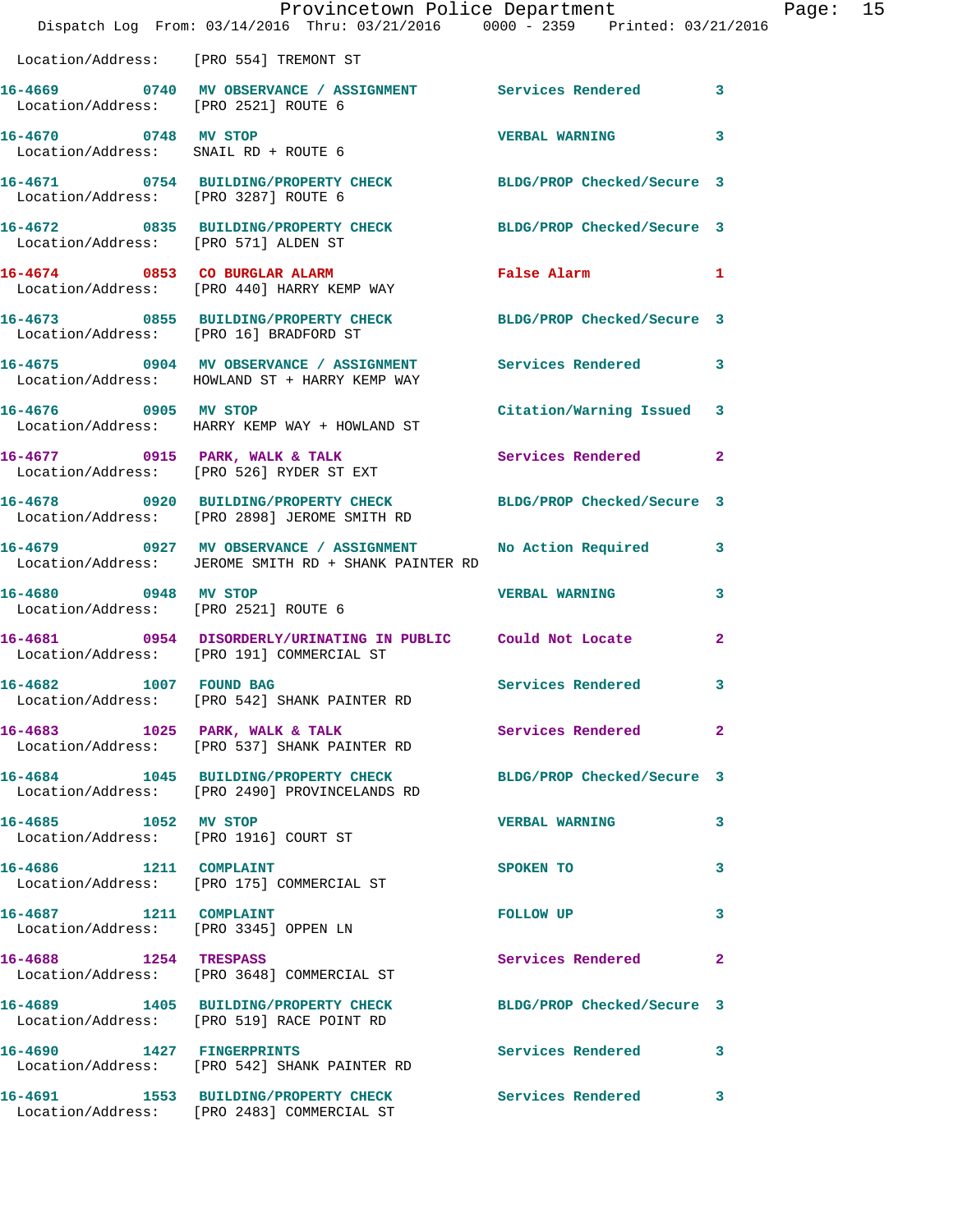|                                      | Dispatch Log From: 03/14/2016 Thru: 03/21/2016 0000 - 2359 Printed: 03/21/2016                                  | Provincetown Police Department | Page: 16     |
|--------------------------------------|-----------------------------------------------------------------------------------------------------------------|--------------------------------|--------------|
|                                      | 16-4692 1605 BUILDING/PROPERTY CHECK BLDG/PROP Checked/Secure 3<br>Location/Address: [PRO 519] RACE POINT RD    |                                |              |
| Location/Address: SHANK PAINTER RD   | 16-4693 1621 MV OBSERVANCE / ASSIGNMENT No Action Required 3                                                    |                                |              |
|                                      | 16-4695 1631 PARK, WALK & TALK 1988 Services Rendered<br>Location/Address: [PRO 516] RACE POINT RD              |                                | $\mathbf{2}$ |
| 16-4694 1635 MV STOP                 | Location/Address: [PRO 536] SHANK PAINTER RD                                                                    | <b>VERBAL WARNING</b>          | 3            |
|                                      | 16-4696 1724 MV OBSERVANCE / ASSIGNMENT No Action Required 3<br>Location/Address: HOWLAND ST + HARRY KEMP WAY   |                                |              |
|                                      | 16-4697 1744 MV STOP<br>Location/Address: WILLOW DR + HOWLAND ST                                                | <b>VERBAL WARNING</b>          | 3            |
|                                      | 16-4699 1754 BUILDING/PROPERTY CHECK Services Rendered 3<br>Location/Address: [PRO 2977] COMMERCIAL ST          |                                |              |
| Location/Address: SNAIL RD + ROUTE 6 | 16-4700 1803 MV OBSERVANCE / ASSIGNMENT Services Rendered                                                       |                                | 3            |
|                                      | 16-4701 1809 BUILDING/PROPERTY CHECK BLDG/PROP Checked/Secure 3<br>Location/Address: [PRO 530] SHANK PAINTER RD |                                |              |
|                                      | 16-4702 1953 COMPLAINT<br>Location/Address: [PRO 1994] COMMERCIAL ST                                            | GONE ON ARRIVAL 3              |              |
|                                      | 16-4703 2004 BUILDING/PROPERTY CHECK BLDG/PROP Checked/Secure 3<br>Location/Address: [PRO 440] HARRY KEMP WAY   |                                |              |
|                                      | 16-4704 2021 MV STOP<br>Location/Address: BRADFORD ST + COURT ST                                                | VERBAL WARNING 3               |              |
|                                      | 16-4706 2041 BUILDING/PROPERTY CHECK BLDG/PROP Checked/Secure 3<br>Location/Address: [PRO 175] COMMERCIAL ST    |                                |              |
|                                      | 16-4708 2049 BUILDING/PROPERTY CHECK BLDG/PROP Checked/Secure 3<br>Location/Address: [PRO 16] BRADFORD ST       |                                |              |
| 16-4707 2052 BAR CHECK               | Location/Address: [PRO 399] COMMERCIAL ST                                                                       | LICENSING/NO ACTION            |              |
| 16-4709 2100 BAR CHECK               | Location/Address: [PRO 221] COMMERCIAL ST                                                                       | LICENSING/NO ACTION            | $\mathbf{2}$ |
| 16-4710 2105 BAR CHECK               | Location/Address: [PRO 208] COMMERCIAL ST                                                                       | LICENSING/NO ACTION            | $\mathbf{2}$ |
|                                      | 16-4712 2109 MV OBSERVANCE / ASSIGNMENT Services Rendered<br>Location/Address: [PRO 2859] BRADFORD ST           |                                | 3            |
|                                      | 16-4711 2111 BUILDING/PROPERTY CHECK BLDG/PROP Checked/Secure 3<br>Location/Address: [PRO 182] COMMERCIAL ST    |                                |              |
|                                      | 16-4713 2146 MV OBSERVANCE / ASSIGNMENT No Action Required 3<br>Location/Address: [PRO 2577] BRADFORD ST        |                                |              |
| 16-4714 2152 MV STOP                 | Location/Address: CLEVELAND ST + COMMERCIAL ST                                                                  | VERBAL WARNING 3               |              |
|                                      | 16-4715 2201 MEDICAL EMERGENCY<br>Location/Address: [PRO 1439] UPPER MILLER HILL RD                             | Transported to Hospital 1      |              |
| 16-4717 2310 NOISE COMPLAINT         | Location/Address: [PRO 2494] BRADFORD ST                                                                        | SPOKEN TO                      | 3            |
|                                      | 16-4718 2332 BUILDING/PROPERTY CHECK BLDG/PROP Checked/Secure 3<br>Location/Address: [PRO 545] SHANK PAINTER RD |                                |              |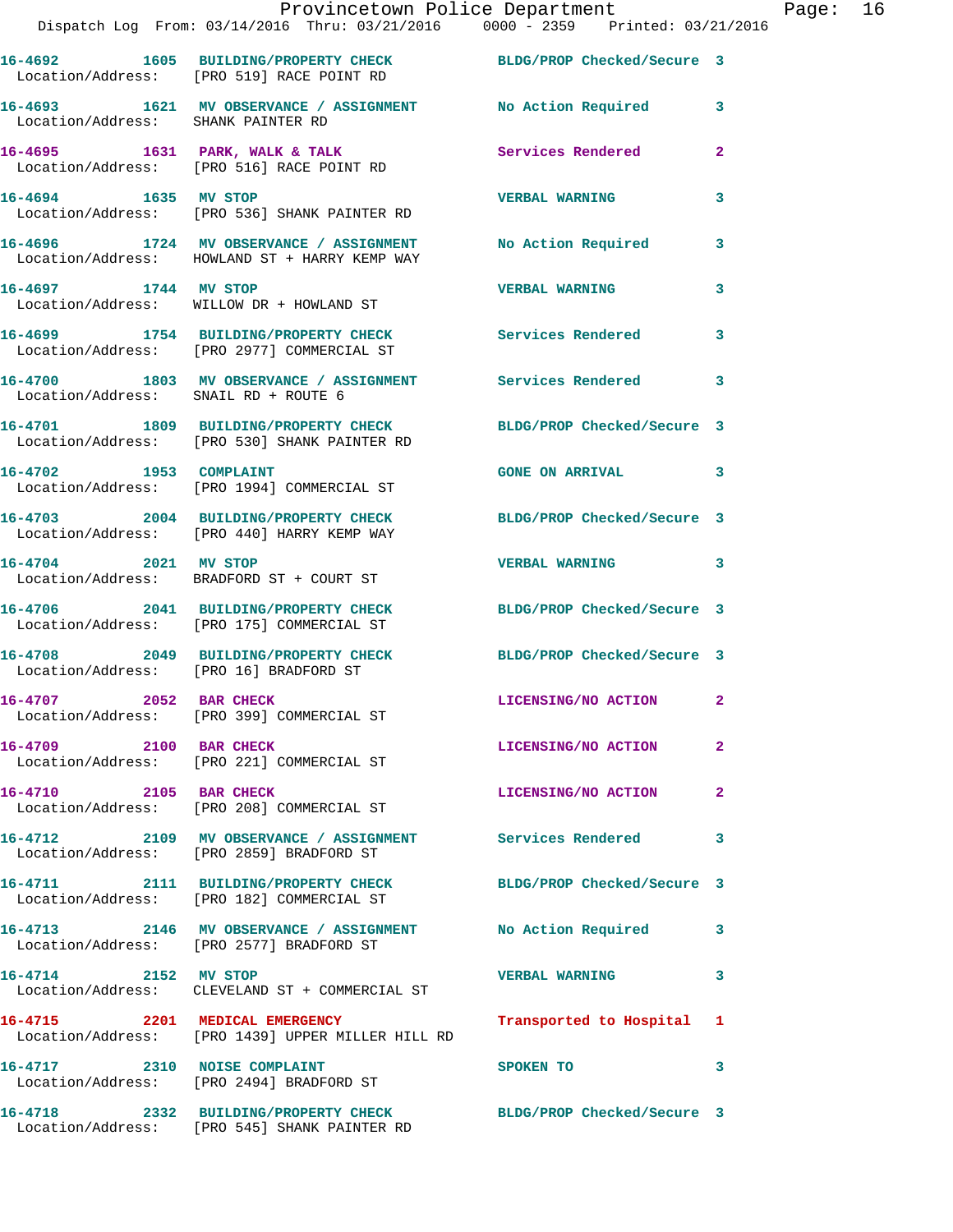|                                                              | 16-4720 2342 BUILDING/PROPERTY CHECK BLDG/PROP Checked/Secure 3<br>Location/Address: [PRO 1638] COMMERCIAL ST    |                            |                            |  |
|--------------------------------------------------------------|------------------------------------------------------------------------------------------------------------------|----------------------------|----------------------------|--|
|                                                              | 16-4721 2358 BUILDING/PROPERTY CHECK BLDG/PROP Checked/Secure 3<br>Location/Address: [PRO 306] COMMERCIAL ST     |                            |                            |  |
| For Date: $03/20/2016$ - Sunday                              |                                                                                                                  |                            |                            |  |
|                                                              | 16-4722 0000 MV OBSERVANCE / ASSIGNMENT No Action Required 3<br>Location/Address: BRADFORD ST + HOWLAND ST       |                            |                            |  |
|                                                              | 16-4723 0003 LOBBY TRAFFIC<br>Location/Address: [PRO 542] SHANK PAINTER RD                                       | Services Rendered 2        | 10                         |  |
|                                                              | 16-4724 0019 ASSIST CITIZEN<br>Location/Address: [PRO 182] COMMERCIAL ST                                         | Services Rendered          | 3                          |  |
| 16-4725 0022 MV STOP                                         | Location/Address: [PRO 1206] BRADFORD ST                                                                         | <b>VERBAL WARNING</b>      | 3                          |  |
|                                                              | 16-4726 0024 ASSIST CITIZEN<br>Location/Address: [PRO 182] COMMERCIAL ST                                         | <b>Services Rendered</b>   | 3                          |  |
|                                                              | 16-4727 0104 MV OBSERVANCE / ASSIGNMENT Services Rendered<br>Location/Address: BRADFORD ST + RYDER ST            |                            | 3                          |  |
| Location/Address: [PRO 2513] ROUTE 6                         | 16-4728 		 0113 MV OBSERVANCE / ASSIGNMENT Services Rendered                                                     |                            | 3                          |  |
|                                                              | 16-4729 0159 BUILDING/PROPERTY CHECK SPOKEN TO<br>Location/Address: [PRO 564] BAYBERRY AVE                       |                            | $\overline{\phantom{a}}$ 3 |  |
|                                                              | 16-4730 0204 BUILDING/PROPERTY CHECK BLDG/PROP Checked/Secure 3<br>Location/Address: [PRO 530] SHANK PAINTER RD  |                            |                            |  |
|                                                              | 16-4731 0224 BUILDING/PROPERTY CHECK BLDG/PROP Checked/Secure 3<br>Location/Address: [PRO 1778] SHANK PAINTER RD |                            |                            |  |
|                                                              | 16-4732 0324 BUILDING/PROPERTY CHECK BLDG/PROP Checked/Secure 3<br>Location/Address: [PRO 539] SHANK PAINTER RD  |                            |                            |  |
| Location/Address: ROUTE 6 + SNAIL RD                         | 16-4733 0507 MV OBSERVANCE / ASSIGNMENT Services Rendered                                                        |                            | 3                          |  |
|                                                              | 16-4734 0536 BUILDING/PROPERTY CHECK<br>Location/Address: [PRO 1646] WINSLOW ST                                  | BLDG/PROP Checked/Secure 3 |                            |  |
|                                                              | 16-4735 0541 BUILDING/PROPERTY CHECK<br>Location/Address: [PRO 519] RACE POINT RD                                | BLDG/PROP Checked/Secure 3 |                            |  |
|                                                              | 16-4736 0608 BUILDING/PROPERTY CHECK BLDG/PROP Checked/Secure 3<br>Location/Address: [PRO 447] JEROME SMITH RD   |                            |                            |  |
|                                                              | 16-4737 0822 BUILDING/PROPERTY CHECK<br>Location/Address: [PRO 3033] COMMERCIAL ST                               | BLDG/PROP Checked/Secure 3 |                            |  |
|                                                              | 16-4738 6838 MV OBSERVANCE / ASSIGNMENT Services Rendered<br>Location/Address: [PRO 3430] COMMERCIAL ST          |                            | 3                          |  |
| Location/Address: [PRO 2513] ROUTE 6                         | 16-4739 6856 MV OBSERVANCE / ASSIGNMENT Services Rendered                                                        |                            | 3                          |  |
| 16-4740 0916 MV STOP<br>Location/Address: [PRO 2513] ROUTE 6 |                                                                                                                  | <b>VERBAL WARNING</b>      | 3                          |  |
|                                                              | 16-4741 0928 BUILDING/PROPERTY CHECK BLDG/PROP Checked/Secure 3<br>Location/Address: [PRO 447] JEROME SMITH RD   |                            |                            |  |
| 16-4742 0935 MV STOP                                         |                                                                                                                  | Citation/Warning Issued 3  |                            |  |
|                                                              |                                                                                                                  |                            |                            |  |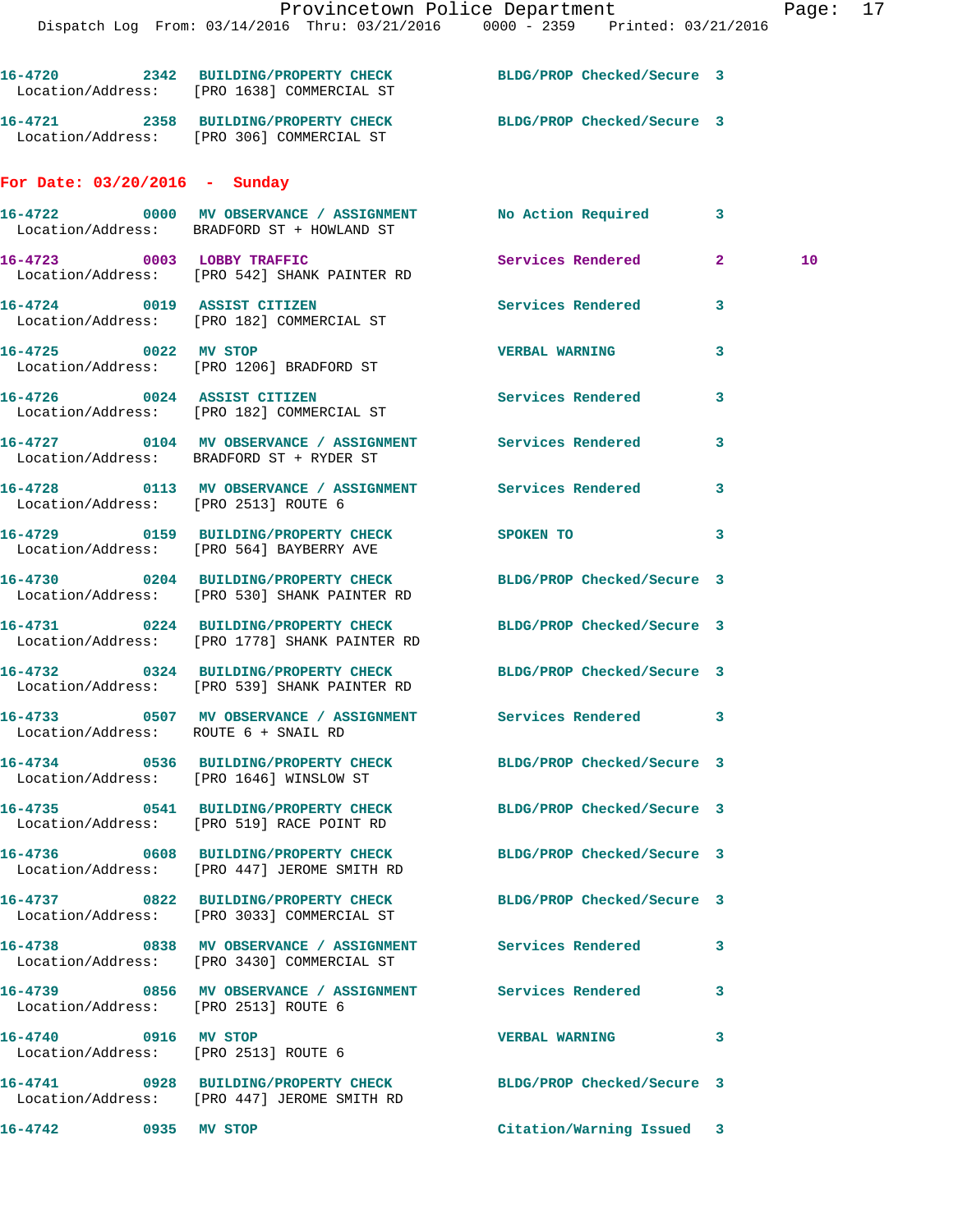|                                                              | Dispatch Log From: 03/14/2016 Thru: 03/21/2016 0000 - 2359 Printed: 03/21/2016                               | Provincetown Police Department |                         | Page: 18 |  |
|--------------------------------------------------------------|--------------------------------------------------------------------------------------------------------------|--------------------------------|-------------------------|----------|--|
| Location/Address: [PRO 3703] ROUTE 6                         |                                                                                                              |                                |                         |          |  |
|                                                              | 16-4743 1006 MV OBSERVANCE / ASSIGNMENT Services Rendered 3<br>Location/Address: HARRY KEMP WAY + HOWLAND ST |                                |                         |          |  |
| 16-4744 1028 MV STOP<br>Location/Address: [PRO 3703] ROUTE 6 |                                                                                                              | <b>VERBAL WARNING</b>          | $\mathbf{3}$            |          |  |
| Location/Address: [PRO 2521] ROUTE 6                         | 16-4745 1035 MV OBSERVANCE / ASSIGNMENT Services Rendered 3                                                  |                                |                         |          |  |
| 16-4746 1050 MV STOP<br>Location/Address: [PRO 2513] ROUTE 6 |                                                                                                              | Citation/Warning Issued 3      |                         |          |  |
|                                                              | 16-4747 1053 ANIMAL CALL/LOOSE DOG<br>Location/Address: [PRO 851] COMMERCIAL ST                              | Services Rendered 2            |                         |          |  |
|                                                              | 16-4748 1123 WATER DEPT<br>Location/Address: [PRO 2859] BRADFORD ST                                          | Taken/Referred to Other 3      |                         |          |  |
| 16-4750 1157 HAZARDS                                         | Location/Address: [PRO 1148] WILLOW DR                                                                       | Extinguished                   | $\overline{2}$          |          |  |
|                                                              | 16-4753 1200 LOST WALLET<br>Location/Address: [PRO 542] SHANK PAINTER RD                                     | Services Rendered              | $\overline{\mathbf{3}}$ |          |  |
|                                                              | 16-4751 1246 911 MISDIAL<br>Location/Address: [PRO 3175] COMMERCIAL ST                                       | Services Rendered              | $\mathbf{1}$            |          |  |
|                                                              | 16-4752 1301 BUILDING/PROPERTY CHECK Services Rendered 3<br>Location/Address: [PRO 564] BAYBERRY AVE         |                                |                         |          |  |
| Location/Address: [PRO 521] ROUTE 6                          | 16-4754 1314 BUILDING/PROPERTY CHECK BLDG/PROP Checked/Secure 3                                              |                                |                         |          |  |
| Location/Address: [PRO 521] ROUTE 6                          | 16-4755 1317 MV OBSERVANCE / ASSIGNMENT Services Rendered 3                                                  |                                |                         |          |  |
| 16-4756 1346 MV STOP                                         | Location/Address: RACE POINT RD + ROUTE 6                                                                    | VERBAL WARNING 3               |                         |          |  |
|                                                              | 16-4757 1359 BUILDING/PROPERTY CHECK BLDG/PROP Checked/Secure 3<br>Location/Address: [PRO 1780] JOHNSON ST   |                                |                         |          |  |
|                                                              | 16-4758 1538 BUILDING/PROPERTY CHECK BLDG/PROP Checked/Secure 3<br>Location/Address: [PRO 525] COMMERCIAL ST |                                |                         |          |  |
|                                                              | 16-4759 1543 MV OBSERVANCE / ASSIGNMENT Services Rendered 3<br>Location/Address: SNAIL RD + COMMERCIAL ST    |                                |                         |          |  |
|                                                              | 16-4760 1614 BUILDING/PROPERTY CHECK BLDG/PROP Checked/Secure 3<br>Location/Address: [PRO 488] MAYFLOWER ST  |                                |                         |          |  |
| 16-4761 1621 TRESPASS                                        | Location/Address: [PRO 292] COMMERCIAL ST                                                                    | Services Rendered              | $\mathbf{2}$            |          |  |
|                                                              | 16-4762 1653 BUILDING/PROPERTY CHECK Services Rendered 3<br>Location/Address: [PRO 433] RYDER ST EXT         |                                |                         |          |  |
| 16-4763 1710 MV STOP                                         | Location/Address: ROUTE 6 + SHANK PAINTER RD                                                                 | VERBAL WARNING 3               |                         |          |  |
| Location/Address: [PRO 446] HOWLAND ST                       | 16-4764 1710 MV OBSERVANCE / ASSIGNMENT Services Rendered 3                                                  |                                |                         |          |  |
|                                                              | 16-4765 1715 MV OBSERVANCE / ASSIGNMENT Services Rendered 3<br>Location/Address: [PRO 3243] SHANK PAINTER RD |                                |                         |          |  |
|                                                              | 16-4767 1750 BUILDING/PROPERTY CHECK BLDG/PROP Checked/Secure 3<br>Location/Address: [PRO 99] COMMERCIAL ST  |                                |                         |          |  |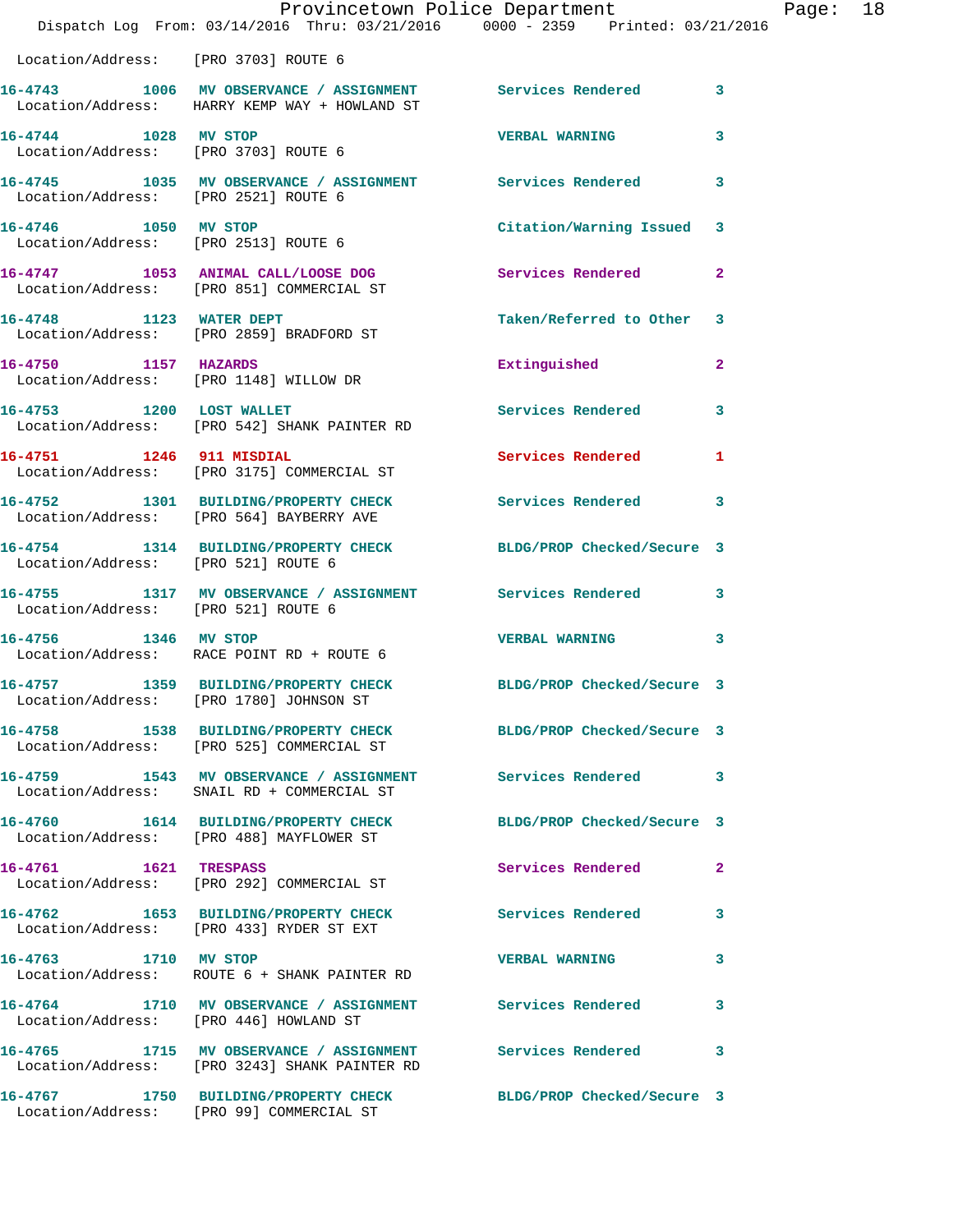|                                                                       | Provincetown Police Department<br>Dispatch Log From: 03/14/2016 Thru: 03/21/2016 0000 - 2359 Printed: 03/21/2016 |                            |   |
|-----------------------------------------------------------------------|------------------------------------------------------------------------------------------------------------------|----------------------------|---|
|                                                                       | Location/Address: [PRO 440] HARRY KEMP WAY                                                                       | BLDG/PROP Checked/Secure 3 |   |
| 16-4768 1834 FIRE, CHIMNEY<br>Location/Address: [PRO 65] WEST VINE ST |                                                                                                                  | Extinguished               | 1 |
| Location/Address: [PRO 1646] WINSLOW ST                               | 16-4769 2024 BUILDING/PROPERTY CHECK                                                                             | BLDG/PROP Checked/Secure 3 |   |
| 16-4770                                                               | 2035 BUILDING/PROPERTY CHECK<br>Location/Address: [PRO 530] SHANK PAINTER RD                                     | BLDG/PROP Checked/Secure 3 |   |
| 16-4771 2044 PARK, WALK & TALK<br>Location/Address: COMMERCIAL ST     |                                                                                                                  | Services Rendered          | 2 |
| 16-4773<br>2121                                                       | MV OBSERVANCE / ASSIGNMENT                                                                                       | Services Rendered          | 3 |

**16-4774 2128 MEDICAL EMERGENCY Transported to Hospital 1**  Location/Address: [PRO 1760] PRISCILLA ALDEN RD

**16-4775 2131 BUILDING/PROPERTY CHECK BLDG/PROP Checked/Secure 3**  Location/Address: [PRO 182] COMMERCIAL ST

**16-4776 2138 BUILDING/PROPERTY CHECK BLDG/PROP Checked/Secure 3**  Location/Address: [PRO 519] RACE POINT RD

**16-4778 2143 MV OBSERVANCE / ASSIGNMENT No Action Required 3**  Location/Address: RYDER ST + BRADFORD ST

**16-4779 2221 BUILDING/PROPERTY CHECK BLDG/PROP Checked/Secure 3**  Location/Address: [PRO 16] BRADFORD ST

**16-4781 2324 BUILDING/PROPERTY CHECK BLDG/PROP Checked/Secure 3**  Location/Address: [PRO 182] COMMERCIAL ST

**16-4782 2336 MV OBSERVANCE / ASSIGNMENT Services Rendered 3**  Location/Address: ROUTE 6 + SNAIL RD

**16-4783 2338 BUILDING/PROPERTY CHECK BLDG/PROP Checked/Secure 3**  Location/Address: [PRO 16] BRADFORD ST

**16-4784 2344 MV OBSERVANCE / ASSIGNMENT Services Rendered 3**  Location/Address: HIGH POLE HL + BRADFORD ST

Location/Address: HOWLAND ST + BRADFORD ST

**16-4785 2353 MV OBSERVANCE / ASSIGNMENT Services Rendered 3**  Location/Address: BRADFORD ST + SHANK PAINTER RD

## **For Date: 03/21/2016 - Monday**

| 16-4780 0000 LOBBY TRAFFIC | Location/Address: [PRO 542] SHANK PAINTER RD                                                                  | Services Rendered          | $\overline{2}$ | $\mathbf{1}$ |
|----------------------------|---------------------------------------------------------------------------------------------------------------|----------------------------|----------------|--------------|
|                            | 16-4786  0007 BUILDING/PROPERTY CHECK BLDG/PROP Checked/Secure 3<br>Location/Address: [PRO 175] COMMERCIAL ST |                            |                |              |
| Location/Address: ROUTE 6  | 16-4787                0026     MV OBSERVANCE  /  ASSIGNMENT                  Services Rendered               |                            | 3              |              |
|                            | Location/Address: [PRO 306] COMMERCIAL ST                                                                     | BLDG/PROP Checked/Secure 3 |                |              |
|                            | 16-4789 0105 BUILDING/PROPERTY CHECK BLDG/PROP Checked/Secure 3<br>Location/Address: [PRO 444] HIGH POLE HILL |                            |                |              |
|                            | Location/Address: [PRO 3523] BRADFORD ST                                                                      | <b>Services Rendered</b>   | 3              |              |
|                            | Location/Address: [PRO 3338] SHANK PAINTER RD                                                                 |                            | 3              |              |